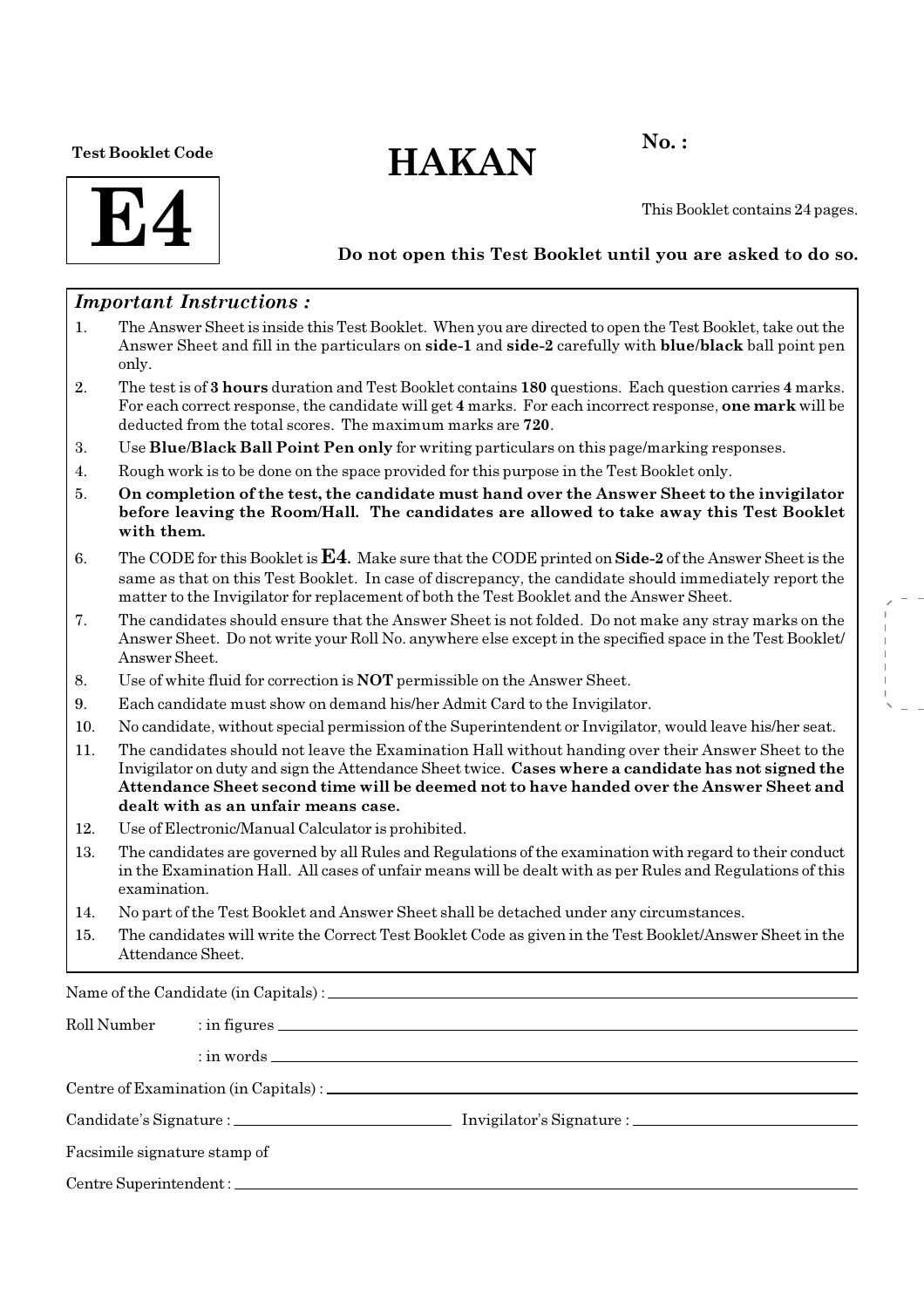### $E4$  2

- 1. Identify the incorrect statement.
	- (1)  $Cr^{2+}(d^4)$  is a stronger reducing agent than  $Fe^{2+}(d^6)$  in water.
	- (2) The transition metals and their compounds are known for their catalytic activity due to their ability to adopt multiple oxidation states and to form complexes.
	- (3) Interstitial compounds are those that are formed when small atoms like H, C or N are trapped inside the crystal lattices of metals.
	- (4) The oxidation states of chromium in  $CrO_4^{2-}$ and  $Cr_2O_7^{2-}$  are not the same.
- 2. Hydrolysis of sucrose is given by the following reaction.

 $Sucrose+H_2O \rightleftharpoons Glucose+Fructose$ 

If the equilibrium constant  $(K_c)$  is  $2 \times 10^{13}$  at 300 K, the value of  $\Delta_r G^\ominus$  at the same temperature will be :

(1) 
$$
-8.314 \,\mathrm{J} \,\mathrm{mol}^{-1} \mathrm{K}^{-1} \times 300 \,\mathrm{K} \times \ln(2 \times 10^{13})
$$

(2) 
$$
8.314 \,\mathrm{J} \,\mathrm{mol}^{-1} \mathrm{K}^{-1} \times 300 \,\mathrm{K} \times \ln(2 \times 10^{13})
$$

(3) 
$$
8.314 \,\mathrm{J} \,\mathrm{mol}^{-1} \mathrm{K}^{-1} \times 300 \,\mathrm{K} \times \ln(3 \times 10^{13})
$$

(4) 
$$
-8.314 \,\mathrm{J} \,\mathrm{mol}^{-1} \mathrm{K}^{-1} \times 300 \,\mathrm{K} \times \mathrm{ln} (4 \times 10^{13})
$$

3. Identify compound X in the following sequence of reactions :



### Name IUPAC Official Name

- 
- 
- 
- 
- $(1)$   $(a), (i)$
- $(2)$   $(b), (ii)$
- (3) (c), (iii)
- (4) (d), (iv)
- 
- (b) Unniltrium (ii) Lawrencium
- (c) Unnilhexium (iii) Seaborgium
- (d) Unununnium (iv) Darmstadtium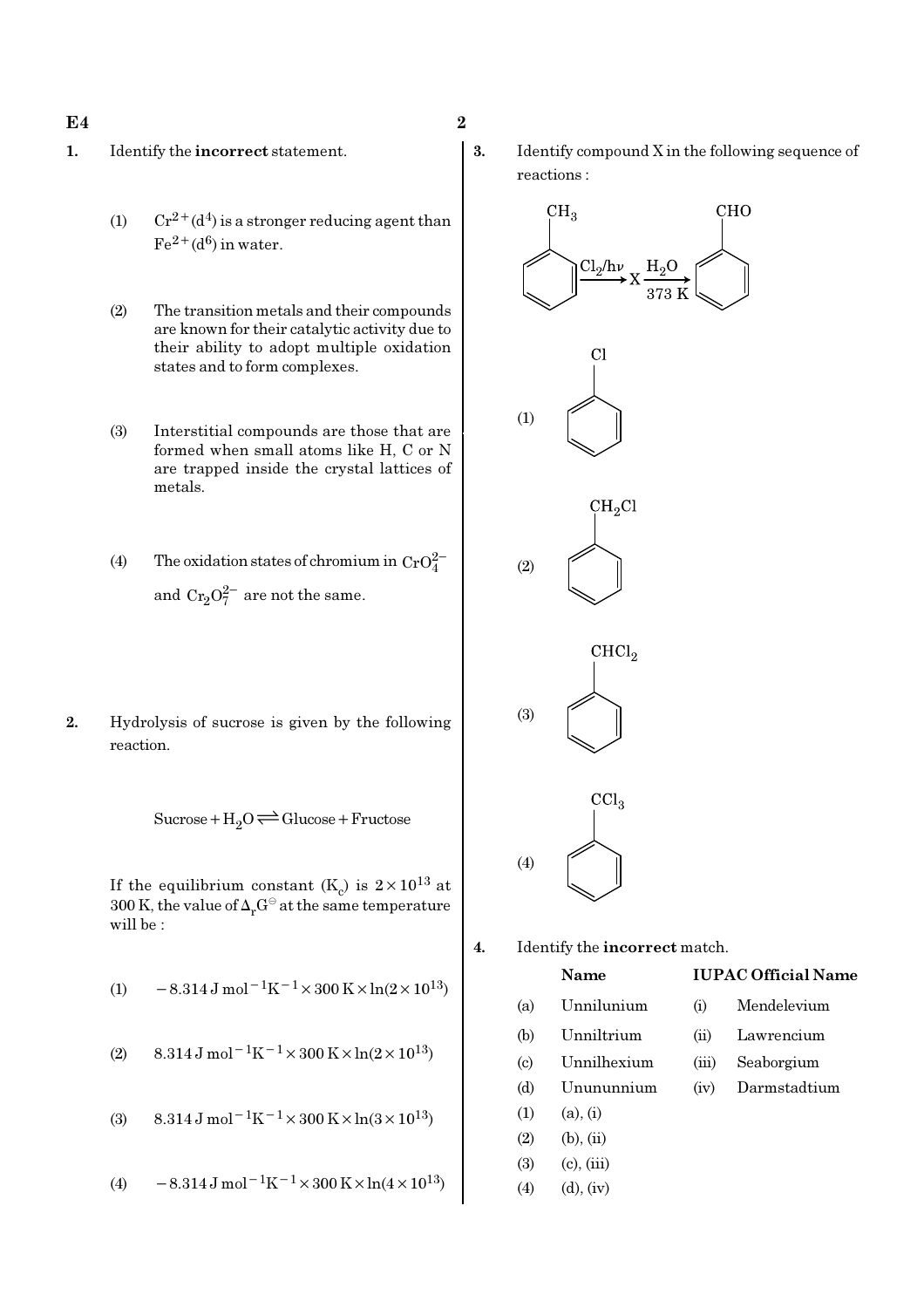- 5. Which of the following is not correct about carbon monoxide ?
	- (1) It forms carboxyhaemoglobin.
	- (2) It reduces oxygen carrying ability of blood.
	- (3) The carboxyhaemoglobin (haemoglobin bound to CO) is less stable than oxyhaemoglobin.
	- (4) It is produced due to incomplete combustion.
- 6. Which of the following alkane cannot be made in good yield by Wurtz reaction ?
	- (1) n-Hexane
	- (2) 2,3-Dimethylbutane
	- (3) n-Heptane
	- (4) n-Butane
- 7. Paper chromatography is an example of :
	- (1) Adsorption chromatography
	- (2) Partition chromatography
	- (3) Thin layer chromatography
	- (4) Column chromatography
- 8. Identify the correct statement from the following :
	- (1) Wrought iron is impure iron with 4% carbon.
	- (2) Blister copper has blistered appearance due to evolution of CO<sub>2</sub>.
	- (3) Vapour phase refining is carried out for Nickel by Van Arkel method.
	- (4) Pig iron can be moulded into a variety of shapes.
- 9. Which of the following is the correct order of increasing field strength of ligands to form coordination compounds ?
	- (1)  $\text{SCN}^-$  < F<sup>-</sup> < C<sub>2</sub>O<sub>4</sub><sup>2-</sup> < CN<sup>-</sup>
	- (2)  $\text{SCN}^- \leq F^- \leq \text{CN}^- \leq C_2 O_4^2$
	- (3)  $F^- < SCN^- < C_2O_4^{2-} < CN^-$
	- (4)  $CN^- < C_2O_4^{2-} < SCN^- < F^-$
- 10. Urea reacts with water to form A which will decompose to form B. B when passed through  $Cu^{2+}$  (aq), deep blue colour solution C is formed. What is the formula of C from the following ?
	- $(1)$  CuSO<sub>4</sub>
	- (2)  $[Cu(NH_3)_4]^{2+}$
	- (3)  $Cu(OH)<sub>2</sub>$
	- (4)  $CuCO<sub>3</sub>·Cu(OH)<sub>2</sub>$
- 11. HCl was passed through a solution of  $CaCl_2$ ,  $MgCl_2$ and NaCl. Which of the following compound(s) crystallise(s) ?
	- (1) Both  $\mathrm{MgCl}_2$  and  $\mathrm{CaCl}_2$
	- (2) Only NaCl
	- $(3)$  Only MgCl<sub>2</sub>
	- (4) NaCl,  $MgCl<sub>2</sub>$  and  $CaCl<sub>2</sub>$
- 12. The calculated spin only magnetic moment of  $Cr^{2+}$ ion is :
	- (1) 3.87 BM
	- (2) 4.90 BM
	- (3) 5.92 BM
	- (4) 2.84 BM
- 13. Match the following and identify the correct option.
	- (a)  $CO(g) + H<sub>2</sub>(g)$ (g) (i)  $Mg(HCO_3)_2 +$ 
		- $Ca(HCO<sub>3</sub>)<sub>2</sub>$
	- (b) Temporary (ii) An electron hardness of deficient hydride water
	- (c)  $B_2H_6$ (iii) Synthesis gas (d)  $H_2O_2$ (iv) Non-planar
		- structure

|     | (a)       | (b)   | (c)  | (d)  |
|-----|-----------|-------|------|------|
| (1) | (iii)     | (i)   | (ii) | (iv) |
| (2) | (iii)     | (ii)  | (i)  | (iv) |
| (3) | (iii)     | (iv)  | (ii) | (i)  |
| (4) | $\rm (i)$ | (iii) | (ii) | (iv) |

- 14. For the reaction,  $2Cl(g) \rightarrow Cl_2(g)$ , the correct option is :
	- (1)  $\Delta_r H > 0$  and  $\Delta_r S > 0$
	- (2)  $\Delta_r H > 0$  and  $\Delta_r S < 0$
	- (3)  $\Delta_r H \leq 0$  and  $\Delta_r S > 0$
	- (4)  $\Delta_r H < 0$  and  $\Delta_r S < 0$
- 15. A mixture of  $N_2$  and Ar gases in a cylinder contains 7 g of  $\mathrm{N}_2$  and 8 g of Ar. If the total pressure of the mixture of the gases in the cylinder is 27 bar, the partial pressure of  $\mathrm{N}_2 \, \mathrm{is}$  :

[Use atomic masses (in g mol<sup>-1</sup>) : N = 14, Ar = 40]

- $(1)$  9 bar
- (2) 12 bar
- (3) 15 bar
- (4) 18 bar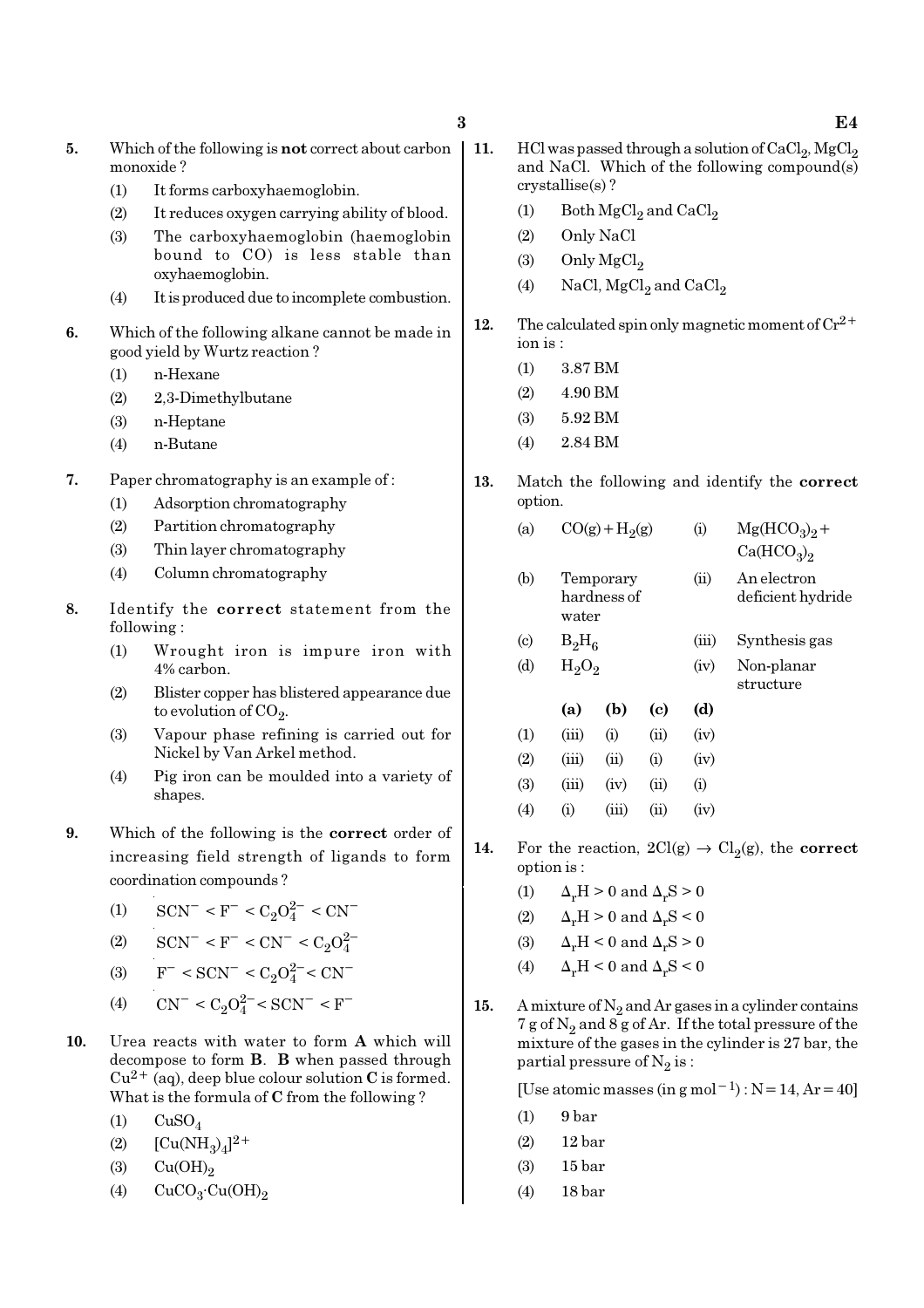- 16. On electrolysis of dil.sulphuric acid using Platinum (Pt) electrode, the product obtained at anode will be :
	- (1) Hydrogen gas
	- (2) Oxygen gas
	- $(3)$  H<sub>2</sub>S gas
	- (4)  $SO_2$  gas
- 17. A tertiary butyl carbocation is more stable than a secondary butyl carbocation because of which of the following ?
	- (1)  $-I$  effect of  $-CH<sub>3</sub>$  groups
	- (2) + R effect of  $-CH_3$  groups
	- (3)  $-$  R effect of  $-$  CH<sub>3</sub> groups
	- (4) Hyperconjugation
- 18. The following metal ion activates many enzymes, participates in the oxidation of glucose to produce ATP and with Na, is responsible for the transmission of nerve signals.
	- (1) Iron
	- (2) Copper
	- (3) Calcium
	- (4) Potassium
- 19. The number of Faradays(F) required to produce  $20$  g of calcium from molten CaCl $_2$  (Atomic mass of Ca=40 g mol<sup>-1</sup>) is :
	- $(1) 1$
	- $(2)$  2
	- (3) 3
	- $(4)$  4
- 20. Sucrose on hydrolysis gives :
	- (1) β-D-Glucose+α-D-Fructose
	- (2) α-D-Glucose+β-D-Glucose
	- (3)  $\alpha$ -D-Glucose + β-D-Fructose
	- (4) α-D-Fructose+β-D-Fructose
- 21. The rate constant for a first order reaction is  $4.606 \times 10^{-3}$  s<sup>-1</sup>. The time required to reduce 2.0 g of the reactant to  $0.2$  g is :
	- $(1)$  100 s
	- (2) 200 s
	- (3) 500 s
	- (4) 1000 s

22. Anisole on cleavage with HI gives :



- 23. Reaction between benzaldehyde and acetophenone in presence of dilute NaOH is known as :
	- (1) Aldol condensation
	- (2) Cannizzaro's reaction
	- (3) Cross Cannizzaro's reaction
	- (4) Cross Aldol condensation
- 24. Which of the following is a basic amino acid ?
	- (1) Serine
	- (2) Alanine
	- (3) Tyrosine
	- (4) Lysine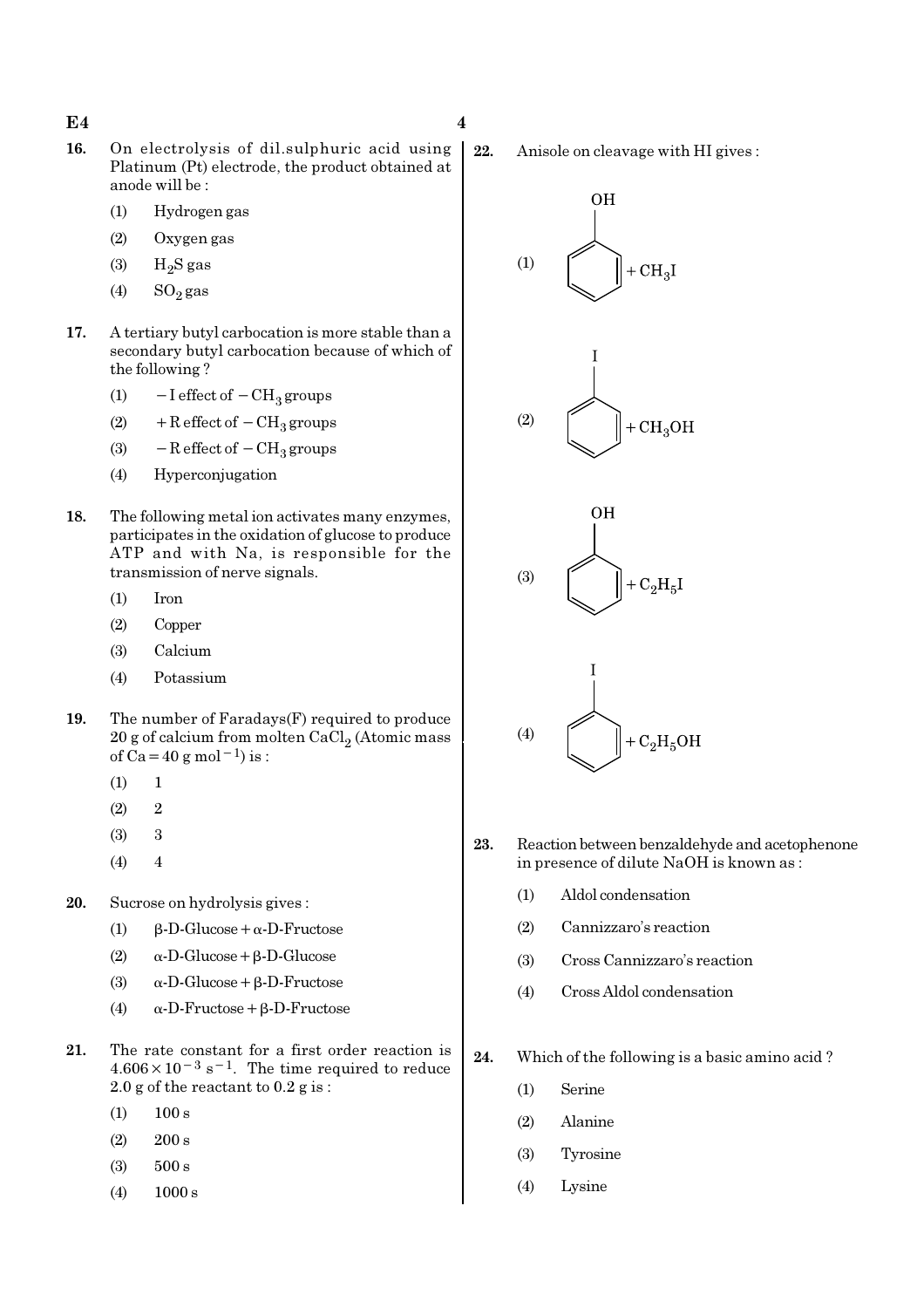- 25. Elimination reaction of 2-Bromo-pentane to form pent-2-ene is :
	- (a) β-Elimination reaction
	- (b) Follows Zaitsev rule
	- (c) Dehydrohalogenation reaction
	- (d) Dehydration reaction
	- $(1)$   $(a), (b), (c)$
	- $(2)$   $(a), (c), (d)$
	- $(3)$   $(b), (c), (d)$
	- $(4)$   $(a), (b), (d)$
- 26. An increase in the concentration of the reactants of a reaction leads to change in :
	- (1) activation energy
	- (2) heat of reaction
	- (3) threshold energy
	- (4) collision frequency
- 27. The number of protons, neutrons and electrons in  $^{175}_{71}$ Lu, respectively, are:
	- (1) 71, 104 and 71
	- (2) 104, 71 and 71
	- (3) 71, 71 and 104
	- (4) 175, 104 and 71
- 28. What is the change in oxidation number of carbon in the following reaction ?

 $\text{CH}_4(g) + 4\text{Cl}_2(g) \rightarrow \text{CCl}_4(l) + 4\text{HCl}(g)$ 

- (1)  $+4$  to  $+4$
- (2)  $0 \text{ to } +4$
- (3)  $-4$  to  $+4$
- (4)  $0 \text{ to } -4$
- 29. Match the following :

|                            | Oxide                   |                                |       | Nature                                           |
|----------------------------|-------------------------|--------------------------------|-------|--------------------------------------------------|
| (a)                        | CΟ                      |                                | (i)   | <b>Basic</b>                                     |
| (b)                        | BaO                     |                                | (ii)  | Neutral                                          |
| $\left( \mathrm{c}\right)$ | $\text{Al}_2\text{O}_3$ |                                | (iii) | Acidic                                           |
| (d)                        |                         | Cl <sub>2</sub> O <sub>7</sub> |       | Amphoteric                                       |
|                            |                         |                                |       | Which of the following is <b>correct</b> option? |
|                            | (a)                     | (b)                            | (c)   | (d)                                              |
| (1)                        | (i)                     | (ii)                           | (iii) | (iv)                                             |
| (2)                        | (ii)                    | (i)                            | (iv)  | (iii)                                            |
| (3)                        | (iii)                   | (iv)                           | (i)   | (ii)                                             |
| (4)                        | (iv)                    | (iii)                          | (ii)  | $\rm \textbf{(i)}$                               |

30. Which of the following amine will give the carbylamine test ?



- 31. The correct option for free expansion of an ideal gas under adiabatic condition is :
	- (1)  $q = 0, \Delta T = 0$  and  $w = 0$
	- (2)  $q = 0, \Delta T < 0$  and  $w > 0$
	- (3)  $q < 0$ ,  $\Delta T = 0$  and  $w = 0$
	- (4)  $q > 0$ ,  $\Delta T > 0$  and  $w > 0$
- 32. Identify a molecule which does not exist.
	- $(1)$  He<sub>2</sub>
	- $(2)$  Li<sub>2</sub>
	- (3)  $C_2$
	- (4)  $O_2$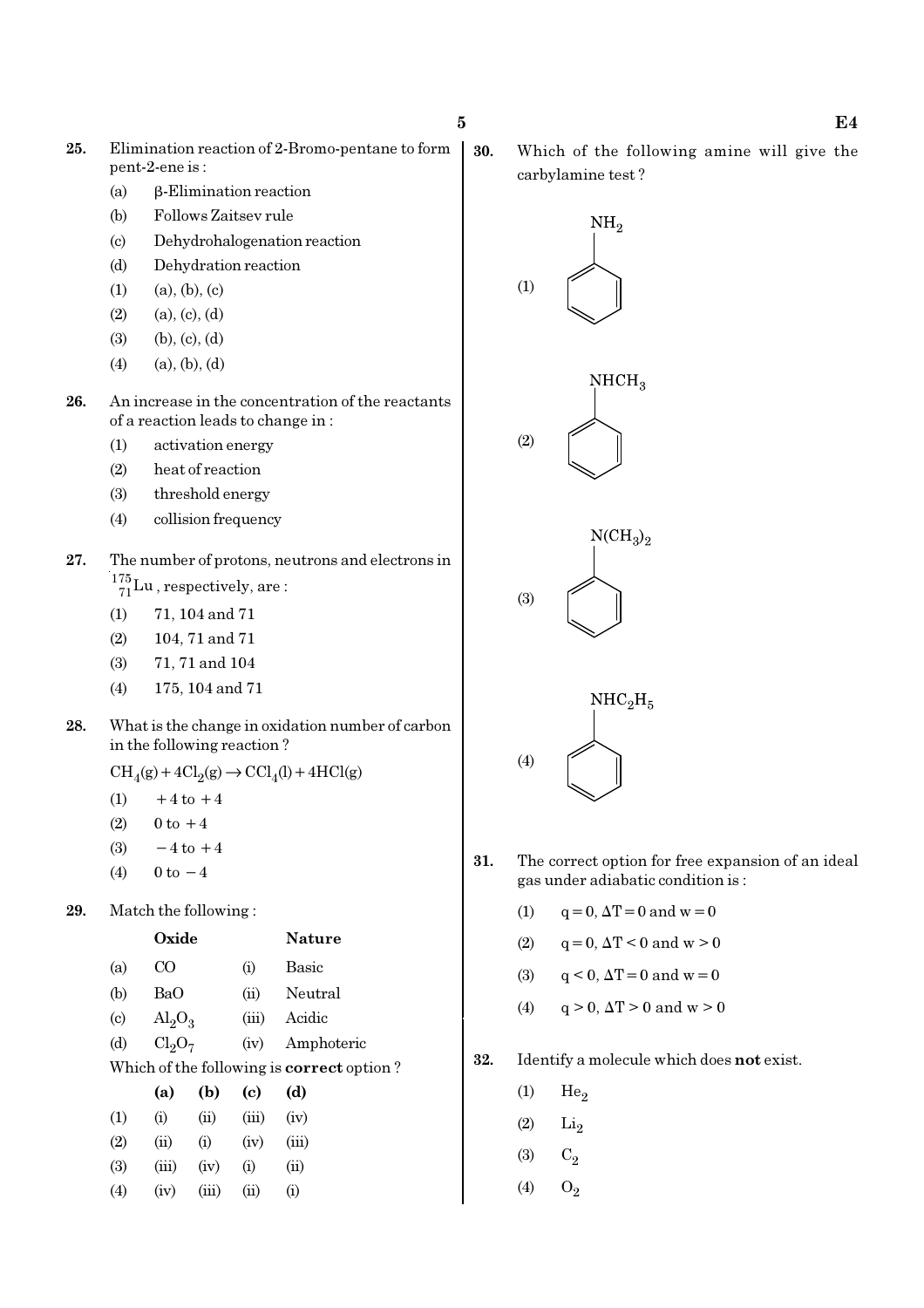- $E4$  6
- 33. Which of the following is a natural polymer ?
	- (1) cis-1,4-polyisoprene
	- (2) poly (Butadiene-styrene)
	- (3) polybutadiene
	- (4) poly (Butadiene-acrylonitrile)
- 34. An alkene on ozonolysis gives methanal as one of the product. Its structure is :









- 35. Which of the following set of molecules will have zero dipole moment ?
	- (1) Ammonia, beryllium difluoride, water, 1,4-dichlorobenzene
	- (2) Boron trifluoride, hydrogen fluoride, carbon dioxide, 1,3-dichlorobenzene
	- (3) Nitrogen trifluoride, beryllium difluoride, water, 1,3-dichlorobenzene
	- (4) Boron trifluoride, beryllium difluoride, carbon dioxide, 1,4-dichlorobenzene
- **36.** The freezing point depression constant  $(K_f)$  of benzene is  $5.12$  K kg mol<sup>-1</sup>. The freezing point depression for the solution of molality 0.078 m containing a non-electrolyte solute in benzene is (rounded off upto two decimal places) :
	- $(1)$  0.20 K
	- $(2)$  0.80 K
	- $(3)$  0.40 K
	- $(4)$  0.60 K
- 37. The mixture which shows positive deviation from Raoult's law is :
	- (1) Ethanol+Acetone
	- (2) Benzene+Toluene
	- (3) Acetone+Chloroform
	- $(4)$  Chloroethane + Bromoethane
- 38. Which one of the followings has maximum number of atoms ?
	- (1)  $1 g \text{ of } Ag(s)$  [Atomic mass of Ag = 108]
	- (2) 1 g of  $Mg(s)$  [Atomic mass of  $Mg = 24$ ]
	- (3) 1 g of  $O_2(g)$  [Atomic mass of O = 16]
	- (4) 1 g of Li(s) [Atomic mass of Li = 7]
- 39. Identify the correct statements from the following :
	- (a)  $CO_2(g)$  is used as refrigerant for ice-cream and frozen food.
	- (b) The structure of  $C_{60}$  contains twelve six carbon rings and twenty five carbon rings.
	- (c) ZSM-5, a type of zeolite, is used to convert alcohols into gasoline.
	- (d) CO is colorless and odourless gas.
	- $(1)$   $(a)$ ,  $(b)$  and  $(c)$  only
	- $(2)$  (a) and (c) only
	- $(3)$  (b) and  $(c)$  only
	- $(4)$  (c) and (d) only
- 40. Measuring Zeta potential is useful in determining which property of colloidal solution ?
	- (1) Viscosity
	- (2) Solubility
	- (3) Stability of the colloidal particles
	- (4) Size of the colloidal particles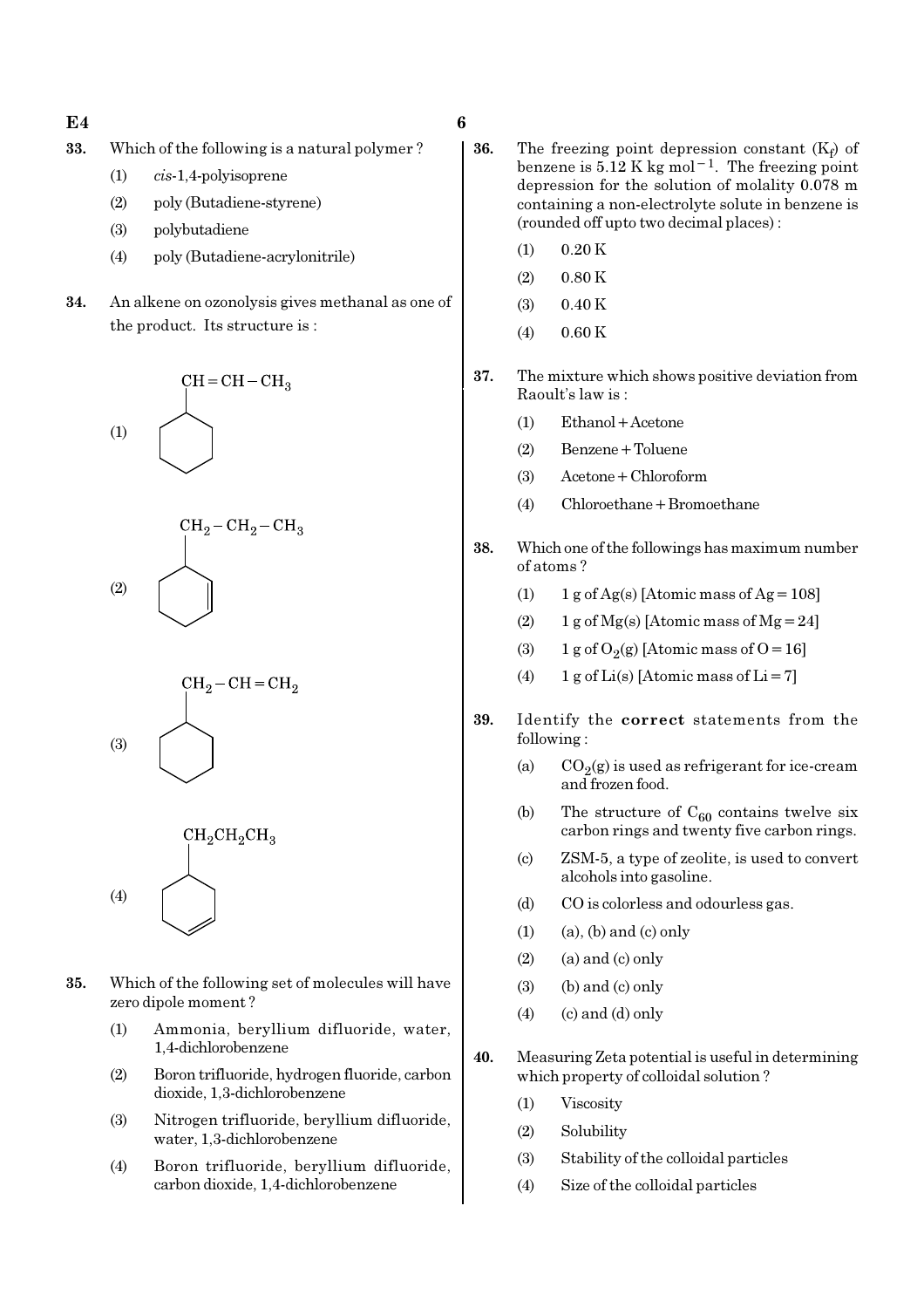41. An element has a body centered cubic (bcc) structure with a cell edge of 288 pm. The atomic radius is :

(1) 
$$
\frac{\sqrt{3}}{4} \times 288 \text{ pm}
$$
  
(2) 
$$
\frac{\sqrt{2}}{4} \times 288 \text{ pm}
$$
  
(3) 
$$
\frac{4}{\sqrt{3}} \times 288 \text{ pm}
$$
  
(4) 
$$
\frac{4}{\sqrt{2}} \times 288 \text{ pm}
$$

- 42. Which of the following is a cationic detergent ?
	- (1) Sodium lauryl sulphate
	- (2) Sodium stearate
	- (3) Cetyltrimethyl ammonium bromide
	- (4) Sodium dodecylbenzene sulphonate
- 43. Reaction between acetone and methylmagnesium chloride followed by hydrolysis will give :
	- (1) Isopropyl alcohol
	- (2) Sec. butyl alcohol
	- (3) Tert. butyl alcohol
	- (4) Isobutyl alcohol
- **44.** Find out the solubility of  $\text{Ni}(\text{OH})_2$  in 0.1 M NaOH. Given that the ionic product of  $\mathrm{Ni(OH)}_{2}$  is  $2 \times 10^{-15}$ .
	- (1)  $2 \times 10^{-13}$  M
	- $(2)$  2×10<sup>-8</sup> M
	- (3)  $1 \times 10^{-13}$  M
	- (4)  $1 \times 10^8$  M
- 45. Which of the following oxoacid of sulphur has  $-O-O-$  linkage ?
	- (1)  $H_2SO_3$ , sulphurous acid
	- (2)  $H_2SO_4$ , sulphuric acid
	- (3)  $H_2S_2O_8$ , peroxodisulphuric acid
	- (4)  $H_2S_2O_7$ , pyrosulphuric acid
- 46. Bilaterally symmetrical and acoelomate animals are exemplified by :
	- (1) Ctenophora
	- (2) Platyhelminthes
	- (3) Aschelminthes
	- (4) Annelida
- 47. Which of the following is not an inhibitory substance governing seed dormancy ?
	- (1) Gibberellic acid
	- (2) Abscisic acid
	- (3) Phenolic acid
	- (4) Para-ascorbic acid
- 48. Match the following columns and select the correct option.

|                             |          | Column - I               |      |       | Column - II                              |
|-----------------------------|----------|--------------------------|------|-------|------------------------------------------|
| (a)                         | Placenta |                          |      | (i)   | Androgens                                |
| (b)                         |          | Zona pellucida           |      |       | Human Chorionic<br>Gonadotropin<br>(hCG) |
| $\left( \mathrm{c} \right)$ |          | Bulbo-urethral<br>glands |      |       | Layer of the ovum                        |
| (d)                         |          | Leydig cells             |      | (iv)  | Lubrication of the<br>Penis              |
|                             | (a)      | (b)                      | (c)  | (d)   |                                          |
| (1)                         | (iv)     | (iii)                    | (i)  | (ii)  |                                          |
| (2)                         | (i)      | (iv)                     | (ii) | (iii) |                                          |
| (3)                         | (iii)    | (ii)                     | (iv) | (i)   |                                          |

- 49. In which of the following techniques, the embryos are transferred to assist those females who cannot conceive ?
	- (1) ZIFT and IUT

 $(4)$   $(ii)$   $(iii)$   $(iv)$   $(i)$ 

- (2) GIFT and ZIFT
- (3) ICSI and ZIFT
- (4) GIFT and ICSI
- 50. From his experiments, S.L. Miller produced amino acids by mixing the following in a closed flask :
	- (1)  $\mathrm{CH}_4, \mathrm{H}_2, \mathrm{NH}_3$  and water vapor at 800°C
	- (2)  $\rm CH_3, H_2, NH_4$  and water vapor at 800°C
	- (3)  $\mathrm{CH}_4, \mathrm{H}_2, \mathrm{NH}_3$  and water vapor at 600°C
	- (4) CH<sub>3</sub>, H<sub>2</sub>, NH<sub>3</sub> and water vapor at 600°C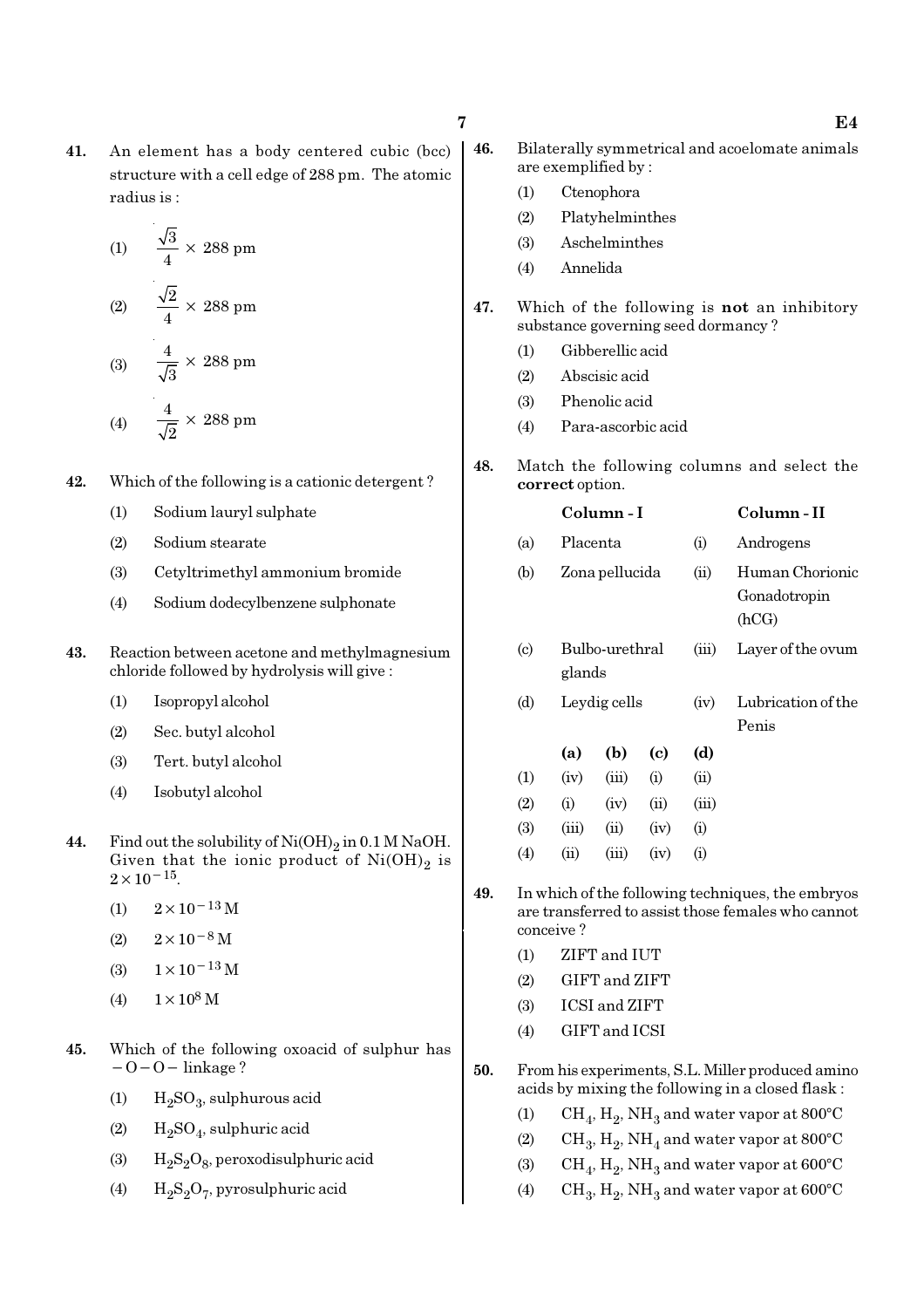| E4  |                                                               |                                                     |                              |                                    |             |                                                                       | 8                                                                                 |                                                     |                             |                                      |                            |      |                                 |                                                  |
|-----|---------------------------------------------------------------|-----------------------------------------------------|------------------------------|------------------------------------|-------------|-----------------------------------------------------------------------|-----------------------------------------------------------------------------------|-----------------------------------------------------|-----------------------------|--------------------------------------|----------------------------|------|---------------------------------|--------------------------------------------------|
| 51. | Match the following columns and select the<br>correct option. |                                                     |                              |                                    |             |                                                                       | 55.                                                                               |                                                     |                             | The ovary is half inferior in:       |                            |      |                                 |                                                  |
|     |                                                               |                                                     |                              |                                    |             |                                                                       |                                                                                   | (1)                                                 | <b>Brinjal</b>              |                                      |                            |      |                                 |                                                  |
|     |                                                               |                                                     | Column-I                     |                                    |             | Column-II                                                             |                                                                                   | (2)                                                 | Mustard                     |                                      |                            |      |                                 |                                                  |
|     | (a)                                                           |                                                     | Organ of Corti               |                                    | (i)         | Connects middle                                                       |                                                                                   | (3)                                                 |                             | Sunflower                            |                            |      |                                 |                                                  |
|     |                                                               |                                                     |                              |                                    |             | ear and pharynx                                                       |                                                                                   | (4)                                                 | Plum                        |                                      |                            |      |                                 |                                                  |
|     | (b)                                                           | Cochlea                                             |                              |                                    | (ii)        | Coiled part of the                                                    | 56.                                                                               |                                                     |                             |                                      |                            |      |                                 | In light reaction, plastoquinone facilitates the |
|     |                                                               |                                                     |                              |                                    |             | labyrinth                                                             |                                                                                   |                                                     |                             | transfer of electrons from:          |                            |      |                                 |                                                  |
|     | $\left( \mathrm{c}\right)$                                    |                                                     | Eustachian tube              |                                    | (iii)       | Attached to the<br>oval window                                        |                                                                                   | (1)                                                 |                             | PS-II to $\mathrm{Cytb}_6$ f complex |                            |      |                                 |                                                  |
|     | (d)                                                           | <b>Stapes</b>                                       |                              |                                    | (iv)        | Located on the                                                        |                                                                                   | (2)                                                 |                             | $Cytb6f complex to PS-I$             |                            |      |                                 |                                                  |
|     |                                                               |                                                     |                              |                                    |             | basilar                                                               |                                                                                   | (3)                                                 |                             | PS-I to NADP+                        |                            |      |                                 |                                                  |
|     |                                                               |                                                     |                              |                                    |             | membrane                                                              |                                                                                   | (4)                                                 |                             | PS-I to ATP synthase                 |                            |      |                                 |                                                  |
|     |                                                               | (a)                                                 | (b)                          | $\left( \mathbf{c} \right)$        | (d)         |                                                                       | 57.                                                                               |                                                     |                             | Identify the incorrect statement.    |                            |      |                                 |                                                  |
|     | (1)                                                           | (ii)                                                | (iii)                        | (i)                                | (iv)        |                                                                       |                                                                                   | (1)                                                 |                             |                                      |                            |      |                                 | Heart wood does not conduct water but gives      |
|     | (2)                                                           | (iii)                                               | (i)                          | (iv)                               | (ii)        |                                                                       |                                                                                   |                                                     |                             | mechanical support.                  |                            |      |                                 |                                                  |
|     | (3)                                                           | (iv)                                                | (ii)                         | (i)                                | (iii)       |                                                                       |                                                                                   | (2)                                                 |                             |                                      |                            |      | and minerals from root to leaf. | Sapwood is involved in conduction of water       |
|     | (4)                                                           | (i)                                                 | (ii)                         | (iv)                               | (iii)       |                                                                       |                                                                                   | (3)                                                 |                             |                                      |                            |      |                                 |                                                  |
| 52. | Match the following diseases with the causative               |                                                     |                              |                                    |             | Sapwood is the innermost secondary xylem<br>and is lighter in colour. |                                                                                   |                                                     |                             |                                      |                            |      |                                 |                                                  |
|     |                                                               | organism and select the correct option.<br>Column-I |                              |                                    |             | (4)                                                                   | Due to deposition of tannins, resins, oils etc.,<br>heart wood is dark in colour. |                                                     |                             |                                      |                            |      |                                 |                                                  |
|     |                                                               |                                                     |                              |                                    |             | Column-II                                                             |                                                                                   |                                                     |                             |                                      |                            |      |                                 |                                                  |
|     | (a)                                                           |                                                     | Wuchereria<br>Typhoid<br>(i) |                                    |             | 58.                                                                   |                                                                                   | Match the trophic levels with their correct species |                             |                                      |                            |      |                                 |                                                  |
|     | (b)                                                           |                                                     | Pneumonia                    |                                    | (ii)        | Plasmodium                                                            |                                                                                   |                                                     |                             | examples in grassland ecosystem.     |                            |      |                                 |                                                  |
|     | $\left( \mathrm{c}\right)$                                    |                                                     | Filariasis                   |                                    | (iii)       | Salmonella                                                            |                                                                                   | (a)                                                 | Fourth trophic level<br>(i) |                                      |                            | Crow |                                 |                                                  |
|     | (d)                                                           | Malaria                                             |                              |                                    | (iv)        | Haemophilus                                                           |                                                                                   | (b)                                                 |                             | Second trophic level                 |                            |      | (ii)                            | Vulture                                          |
|     | (1)                                                           | (a)<br>(i)                                          | (b)<br>(iii)                 | $\left( \mathrm{c}\right)$<br>(ii) | (d)<br>(iv) |                                                                       |                                                                                   | $\left( \text{c} \right)$                           |                             | First trophic level                  |                            |      | (iii)                           | Rabbit                                           |
|     | (2)                                                           | (iii)                                               | (iv)                         | (i)                                | (ii)        |                                                                       |                                                                                   | (d)                                                 |                             | Third trophic level                  |                            |      | (iv)                            | Grass                                            |
|     | (3)                                                           | (ii)                                                | (i)                          | (iii)                              | (iv)        |                                                                       |                                                                                   |                                                     |                             | Select the correct option:           |                            |      |                                 |                                                  |
|     | (4)                                                           | (iv)                                                | (i)                          | (ii)                               | (iii)       |                                                                       |                                                                                   |                                                     | (a)                         | (b)                                  | $\left( \mathrm{c}\right)$ | (d)  |                                 |                                                  |
| 53. |                                                               |                                                     |                              |                                    |             | The sequence that controls the copy number of the                     |                                                                                   | (1)                                                 | (ii)                        | (iii)                                | (iv)                       | (i)  |                                 |                                                  |
|     |                                                               |                                                     |                              |                                    |             | linked DNA in the vector, is termed :                                 |                                                                                   | (2)                                                 | (iii)                       | (ii)                                 | (i)                        | (iv) |                                 |                                                  |
|     | (1)                                                           |                                                     |                              | Selectable marker                  |             |                                                                       |                                                                                   | (3)                                                 | (iv)                        | (iii)                                | (ii)                       | (i)  |                                 |                                                  |
|     | (2)                                                           | Ori site                                            |                              |                                    |             |                                                                       |                                                                                   | (4)                                                 | (i)                         | (ii)                                 | (iii)                      | (iv) |                                 |                                                  |
|     | (3)                                                           |                                                     |                              | Palindromic sequence               |             |                                                                       | 59.                                                                               |                                                     |                             |                                      |                            |      |                                 | Name the plant growth regulator which upon       |
|     | (4)                                                           |                                                     | Recognition site             |                                    |             |                                                                       |                                                                                   |                                                     |                             |                                      |                            |      |                                 | spraying on sugarcane crop, increases the length |
| 54. |                                                               | is found in:                                        |                              |                                    |             | Cuboidal epithelium with brush border of microvilli                   |                                                                                   | crop.                                               |                             |                                      |                            |      |                                 | of stem, thus increasing the yield of sugarcane  |
|     | (1)                                                           |                                                     |                              | lining of intestine                |             |                                                                       |                                                                                   | (1)                                                 |                             | Cytokinin                            |                            |      |                                 |                                                  |
|     | (2)                                                           |                                                     |                              | ducts of salivary glands           |             |                                                                       |                                                                                   | (2)                                                 |                             | Gibberellin                          |                            |      |                                 |                                                  |
|     | (3)                                                           |                                                     |                              |                                    |             | proximal convoluted tubule of nephron                                 |                                                                                   | (3)                                                 | Ethylene                    |                                      |                            |      |                                 |                                                  |
|     | (4)                                                           |                                                     | eustachian tube              |                                    |             |                                                                       |                                                                                   | (4)                                                 |                             | Abscisic acid                        |                            |      |                                 |                                                  |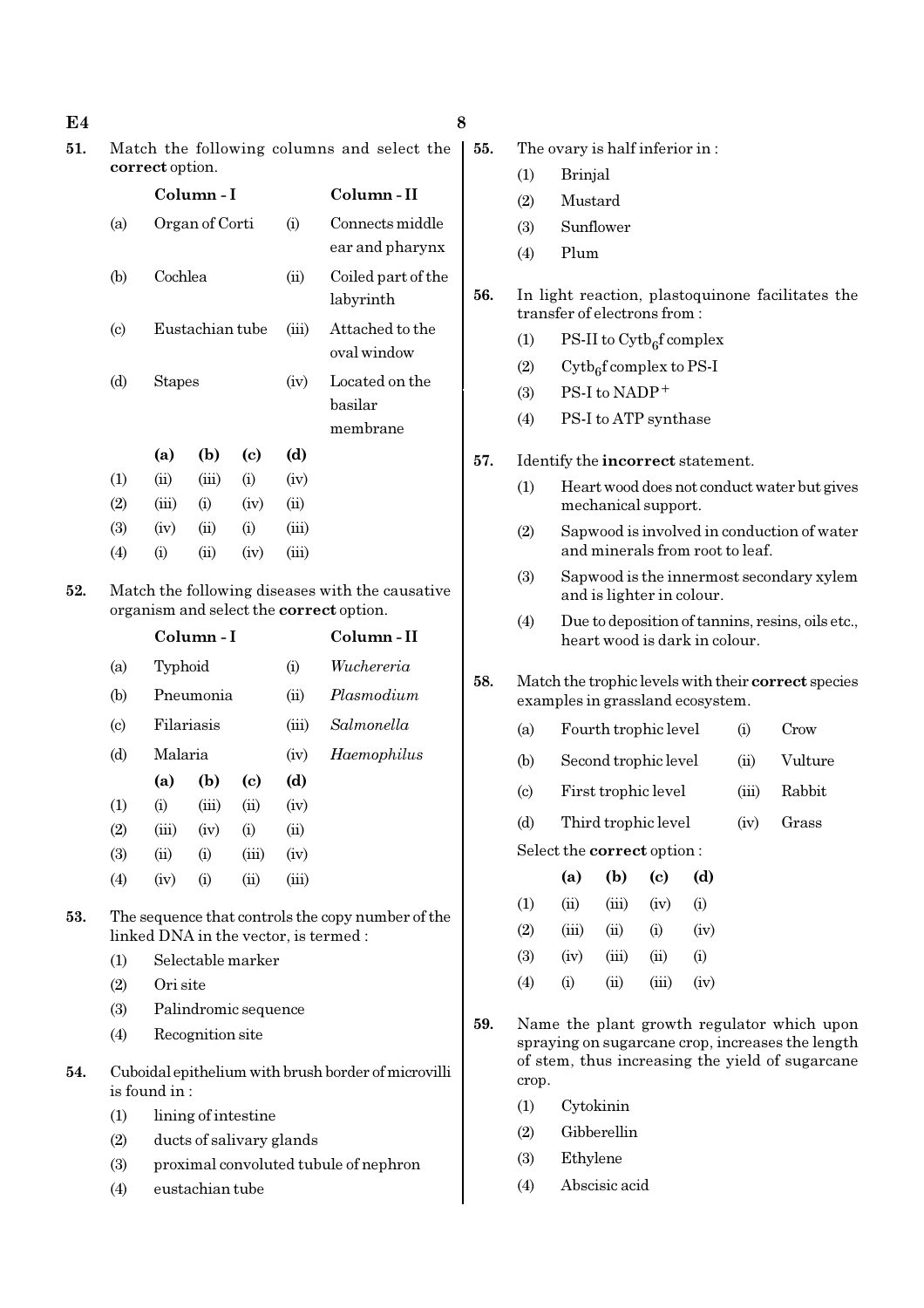- 60. If the head of cockroach is removed, it may live for few days because :
	- (1) the supra-oesophageal ganglia of the cockroach are situated in ventral part of abdomen.
	- (2) the cockroach does not have nervous system.
	- (3) the head holds a small proportion of a nervous system while the rest is situated along the ventral part of its body.
	- (4) the head holds a  $1/3^{rd}$  of a nervous system while the rest is situated along the dorsal part of its body.
- 61. Name the enzyme that facilitates opening of DNA helix during transcription.
	- (1) DNA ligase
	- (2) DNA helicase
	- (3) DNA polymerase
	- (4) RNA polymerase
- 62. Ray florets have :
	- (1) Inferior ovary
	- (2) Superior ovary
	- (3) Hypogynous ovary
	- (4) Half inferior ovary
- 63. Which of the following is correct about viroids ?
	- (1) They have RNA with protein coat.
	- (2) They have free RNA without protein coat.
	- (3) They have DNA with protein coat.
	- (4) They have free DNA without protein coat.
- 64. Which of the following statements about inclusion bodies is incorrect ?
	- (1) They are not bound by any membrane.
	- (2) These are involved in ingestion of food particles.
	- (3) They lie free in the cytoplasm.
	- (4) These represent reserve material in cytoplasm.
- 65. Select the correct statement.
	- (1) Glucocorticoids stimulate gluconeogenesis.
	- (2) Glucagon is associated with hypoglycemia.
	- (3) Insulin acts on pancreatic cells and adipocytes.
	- (4) Insulin is associated with hyperglycemia.
- 66. Bt cotton variety that was developed by the introduction of toxin gene of Bacillus thuringiensis (Bt) is resistant to :
	- (1) Insect pests
	- (2) Fungal diseases
	- (3) Plant nematodes
	- (4) Insect predators
- 67. Match the following columns and select the correct option.

|                            |       | Column - I  |       | Column-II |                                                   |
|----------------------------|-------|-------------|-------|-----------|---------------------------------------------------|
| (a)                        |       | Eosinophils |       | (i)       | Immune response                                   |
| (b)                        |       | Basophils   |       | (ii)      | Phagocytosis                                      |
| $\left( \mathrm{c}\right)$ |       | Neutrophils |       |           | Release<br>histaminase,<br>destructive<br>enzymes |
| (d)                        |       | Lymphocytes |       | (iv)      | Release granules<br>containing<br>histamine       |
|                            | (a)   | (b)         | (c)   | (d)       |                                                   |
| (1)                        | (iii) | (iv)        | (ii)  | (i)       |                                                   |
| (2)                        | (iv)  | (i)         | (ii)  | (iii)     |                                                   |
| (3)                        | (i)   | (ii)        | (iv)  | (iii)     |                                                   |
| $\left( 4\right)$          | (ii)  | (i)         | (iii) | (iv)      |                                                   |

- 68. The transverse section of a plant shows following anatomical features :
	- (a) Large number of scattered vascular bundles surrounded by bundle sheath.
	- (b) Large conspicuous parenchymatous ground tissue.
	- (c) Vascular bundles conjoint and closed.
	- (d) Phloem parenchyma absent.
	- Identify the category of plant and its part :
	- (1) Monocotyledonous stem
	- (2) Monocotyledonous root
	- (3) Dicotyledonous stem
	- (4) Dicotyledonous root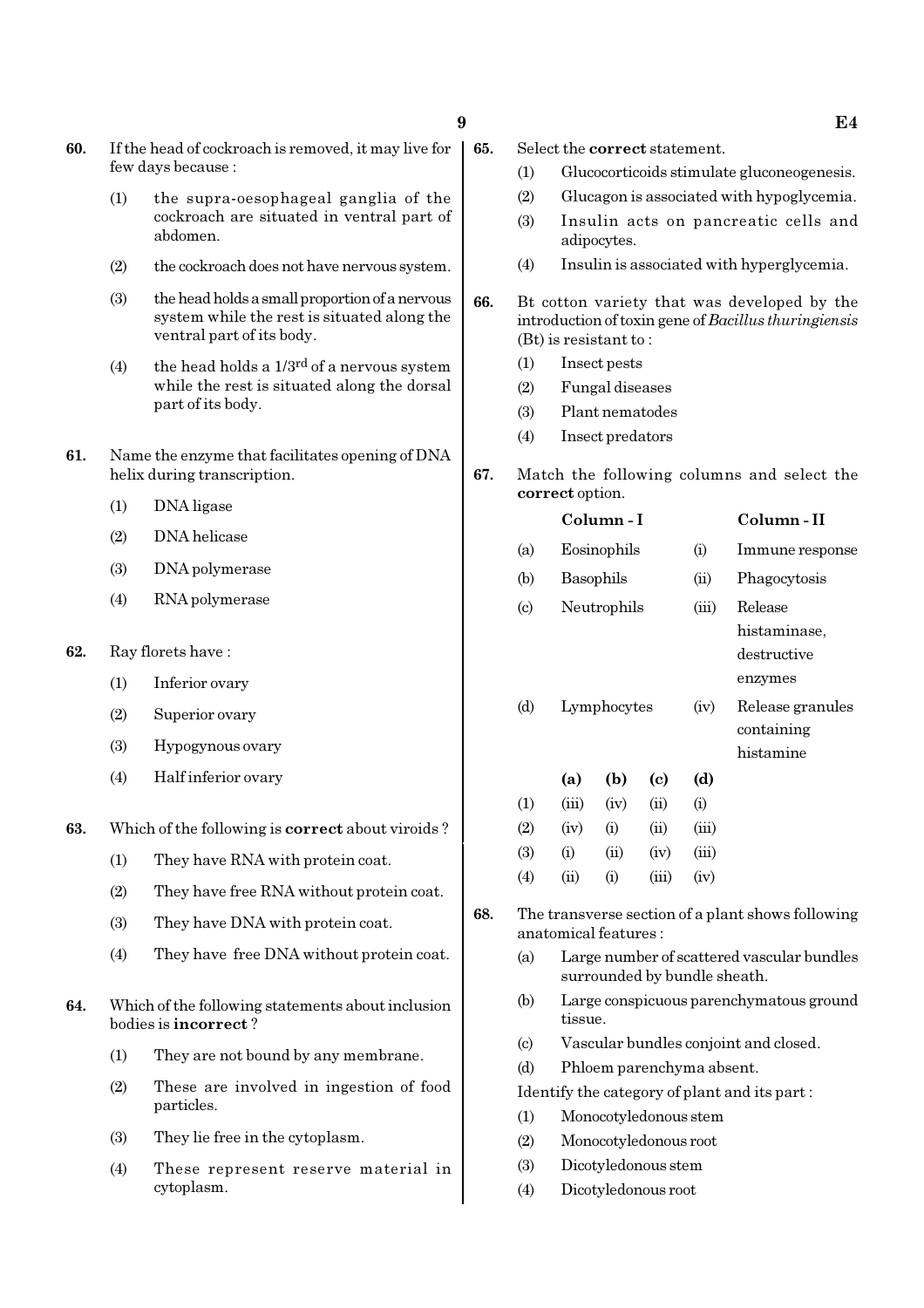| E4  |     |                                                                                                          | 10  |                                                               |                                     |                          |                            |                         |              |                                                                                                                |
|-----|-----|----------------------------------------------------------------------------------------------------------|-----|---------------------------------------------------------------|-------------------------------------|--------------------------|----------------------------|-------------------------|--------------|----------------------------------------------------------------------------------------------------------------|
| 69. | of: | Flippers of Penguins and Dolphins are examples                                                           | 74. | Match the following columns and select the<br>correct option. |                                     |                          |                            |                         |              |                                                                                                                |
|     | (1) | Adaptive radiation                                                                                       |     |                                                               |                                     | Column-I                 |                            |                         |              | Column - II                                                                                                    |
|     | (2) | Convergent evolution                                                                                     |     | (a)                                                           | Gregarious, polyphagous (i)<br>pest |                          |                            |                         |              | Asterias                                                                                                       |
|     | (3) | Industrial melanism                                                                                      |     | (b)                                                           |                                     | Adult with radial        |                            |                         | (ii)         | Scorpion                                                                                                       |
|     | (4) | Natural selection                                                                                        |     |                                                               |                                     | symmetry and larva       |                            | with bilateral symmetry |              |                                                                                                                |
|     |     |                                                                                                          |     | $\left( \mathrm{c}\right)$                                    |                                     | Book lungs               |                            |                         | (iii)        | Ctenoplana                                                                                                     |
| 70. |     | The specific palindromic sequence which is<br>recognized by EcoRI is:                                    |     | (d)                                                           | (a)                                 | Bioluminescence<br>(b)   | $\left( \mathrm{c}\right)$ | (d)                     | (iv)         | Locusta                                                                                                        |
|     | (1) | 5' - GAATTC - 3'                                                                                         |     | (1)                                                           | (i)                                 | (iii)                    | (ii)                       | (iv)                    |              |                                                                                                                |
|     |     | 3' - CTTAAG - 5'                                                                                         |     | (2)                                                           | (iv)                                | (i)                      | (ii)                       | (iii)                   |              |                                                                                                                |
|     | (2) | 5' - GGAACC - 3'                                                                                         |     | (3)                                                           | (iii)                               | (ii)                     | (i)                        | (iv)                    |              |                                                                                                                |
|     |     | 3' - CCTTGG - 5'                                                                                         |     | (4)                                                           | (ii)                                | (i)                      | (iii)                      | (iv)                    |              |                                                                                                                |
|     | (3) | 5' - CTTAAG - 3'                                                                                         | 75. |                                                               |                                     |                          |                            |                         |              | The process responsible for facilitating loss of water<br>in liquid form from the tip of grass blades at night |
|     |     | 3' - GAATTC - 5'                                                                                         |     |                                                               |                                     | and in early morning is: |                            |                         |              |                                                                                                                |
|     |     |                                                                                                          |     | (1)                                                           |                                     | Transpiration            |                            |                         |              |                                                                                                                |
|     | (4) | 5' - GGATCC - 3'                                                                                         |     | (2)                                                           | Root pressure<br>Imbibition         |                          |                            |                         |              |                                                                                                                |
|     |     | 3' - CCTAGG - 5'                                                                                         |     | (3)<br>(4)                                                    |                                     | Plasmolysis              |                            |                         |              |                                                                                                                |
| 71. |     | The QRS complex in a standard ECG represents:                                                            |     |                                                               |                                     |                          |                            |                         |              |                                                                                                                |
|     |     |                                                                                                          | 76. | Match the following columns and select the<br>correct option. |                                     |                          |                            |                         |              |                                                                                                                |
|     | (1) | Repolarisation of auricles                                                                               |     |                                                               |                                     | Column-I                 |                            |                         |              | Column-II                                                                                                      |
|     | (2) | Depolarisation of auricles                                                                               |     | (a)                                                           |                                     | Floating Ribs            |                            | (i)                     |              | Located between                                                                                                |
|     | (3) | Depolarisation of ventricles                                                                             |     |                                                               |                                     |                          |                            |                         |              | second and                                                                                                     |
|     | (4) | Repolarisation of ventricles                                                                             |     |                                                               |                                     |                          |                            |                         | seventh ribs |                                                                                                                |
| 72. |     | According to Robert May, the global species                                                              |     | (b)                                                           | Acromion                            |                          |                            | (ii)                    |              | Head of the<br>Humerus                                                                                         |
|     |     | diversity is about:                                                                                      |     | (c)                                                           | Scapula                             |                          |                            | (iii)                   | Clavicle     |                                                                                                                |
|     | (1) | 1.5 million                                                                                              |     | (d)                                                           |                                     | Glenoid cavity           |                            | (iv)                    |              | Do not connect                                                                                                 |
|     | (2) | 20 million                                                                                               |     |                                                               |                                     |                          |                            |                         |              | with the sternum                                                                                               |
|     | (3) | 50 million                                                                                               |     |                                                               | (a)                                 | (b)                      | $\left( \mathrm{c}\right)$ | (d)                     |              |                                                                                                                |
|     | (4) | 7 million                                                                                                |     | (1)<br>(2)                                                    | (ii)<br>(i)                         | (iv)<br>(iii)            | (i)<br>(ii)                | (iii)<br>(iv)           |              |                                                                                                                |
|     |     |                                                                                                          |     | (3)                                                           | (iii)                               | (ii)                     | (iv)                       | (i)                     |              |                                                                                                                |
| 73. |     | Some dividing cells exit the cell cycle and enter<br>vegetative inactive stage. This is called quiescent |     | (4)                                                           | (iii)<br>(i)<br>(ii)<br>(iv)        |                          |                            |                         |              |                                                                                                                |
|     |     | stage $(G_0)$ . This process occurs at the end of :                                                      | 77. |                                                               |                                     |                          |                            |                         |              | The product(s) of reaction catalyzed by nitrogenase<br>in root nodules of leguminous plants is/are:            |
|     | (1) | M phase                                                                                                  |     | (1)                                                           |                                     | Ammonia alone            |                            |                         |              |                                                                                                                |
|     | (2) | $G_1$ phase                                                                                              |     | (2)                                                           |                                     | Nitrate alone            |                            |                         |              |                                                                                                                |
|     | (3) | <b>S</b> phase                                                                                           |     | (3)                                                           |                                     | Ammonia and oxygen       |                            |                         |              |                                                                                                                |
|     | (4) | $G_2$ phase                                                                                              |     | (4)                                                           |                                     |                          |                            | Ammonia and hydrogen    |              |                                                                                                                |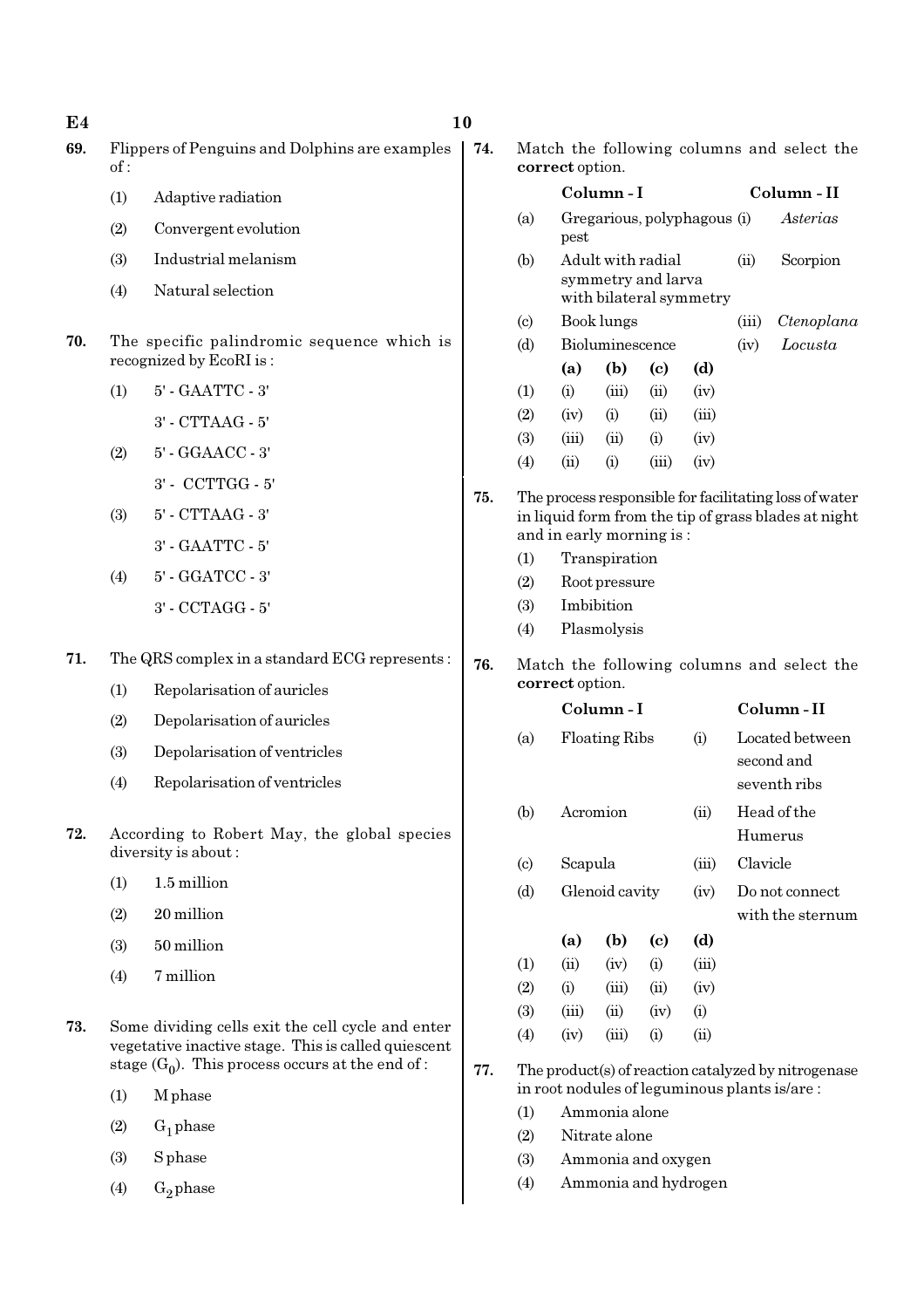- (1) Fibrous roots
- (2) Primary roots
- (3) Prop roots
- (4) Lateral roots
- 79. Which of the following is put into Anaerobic sludge digester for further sewage treatment ?
	- (1) Primary sludge
	- (2) Floating debris
	- (3) Effluents of primary treatment
	- (4) Activated sludge
- 80. Which of the following statements is not correct ?
	- (1) In man insulin is synthesised as a proinsulin.
	- (2) The proinsulin has an extra peptide called C-peptide.
	- (3) The functional insulin has A and B chains linked together by hydrogen bonds.
	- (4) Genetically engineered insulin is produced in E-Coli.
- 81. Identify the wrong statement with reference to transport of oxygen.
	- (1) Binding of oxygen with haemoglobin is mainly related to partial pressure of  $\mathrm{O}_2.$
	- (2) Partial pressure of  $CO_2$  can interfere with  $O_2$  binding with haemoglobin.
	- (3) Higher  $H^+$  conc. in alveoli favours the formation of oxyhaemoglobin.
	- (4) Low  $pCO_2$  in alveoli favours the formation of oxyhaemoglobin.
- 82. Which of the following regions of the globe exhibits highest species diversity ?
	- (1) Western Ghats of India
	- (2) Madagascar
	- (3) Himalayas
	- (4) Amazon forests
- 83. Match the following with respect to meiosis :
	- (a) Zygotene (i) Terminalization
	- (b) Pachytene (ii) Chiasmata
	- (c) Diplotene (iii) Crossing over
	- (d) Diakinesis (iv) Synapsis

Select the correct option from the following :

- (a) (b) (c) (d)  $(1)$   $(iii)$   $(iv)$   $(i)$   $(ii)$  $(2)$   $(iv)$   $(iii)$   $(ii)$   $(i)$ (3) (i) (ii) (iv) (iii)  $(4)$   $(ii)$   $(iv)$   $(iii)$   $(i)$
- 84. The plant parts which consist of two generations one within the other :
	- (a) Pollen grains inside the anther
	- (b) Germinated pollen grain with two male gametes
	- (c) Seed inside the fruit
	- (d) Embryo sac inside the ovule
	- $(1)$   $(a)$  only
	- $(2)$  (a), (b) and (c)
	- $(3)$   $(c)$  and  $(d)$
	- $(4)$   $(a)$  and  $(d)$
- 85. Which of the following hormone levels will cause release of ovum (ovulation) from the graffian follicle ?
	- (1) High concentration of Estrogen
	- (2) High concentration of Progesterone
	- (3) Low concentration of LH
	- (4) Low concentration of FSH
- 86. Identify the basic amino acid from the following.
	- (1) Tyrosine
	- (2) Glutamic Acid
	- (3) Lysine
	- (4) Valine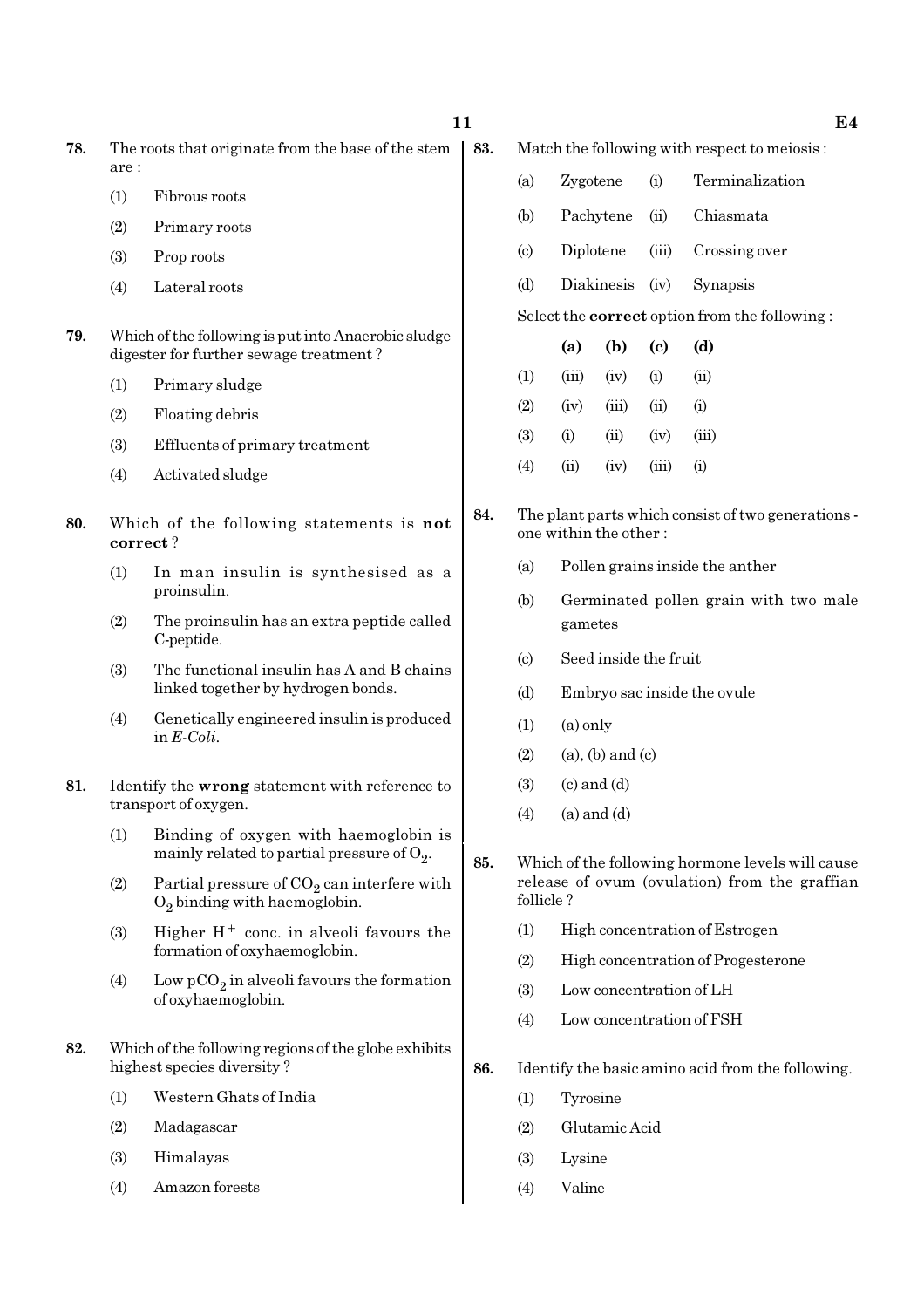$E4$  and  $12$ 

- 87. Identify the correct statement with reference to human digestive system.
	- (1) Ileum opens into small intestine.
	- (2) Serosa is the innermost layer of the alimentary canal.
	- (3) Ileum is a highly coiled part.
	- (4) Vermiform appendix arises from duodenum.
- 88. The process of growth is maximum during :
	- (1) Log phase
	- (2) Lag phase
	- (3) Senescence
	- (4) Dormancy
- 89. The body of the ovule is fused within the funicle at :
	- (1) Hilum
	- (2) Micropyle
	- (3) Nucellus
	- (4) Chalaza
- 90. Dissolution of the synaptonemal complex occurs during :
	- (1) Pachytene
	- (2) Zygotene
	- (3) Diplotene
	- (4) Leptotene
- 91. Select the correct events that occur during inspiration.
	- (a) Contraction of diaphragm
	- (b) Contraction of external inter-costal muscles
	- (c) Pulmonary volume decreases
	- (d) Intra pulmonary pressure increases
	- $(1)$   $(a)$  and  $(b)$
	- $(2)$   $(c)$  and  $(d)$
	- $(3)$   $(a)$ ,  $(b)$  and  $(d)$
	- $(4)$  only  $(d)$
- 92. Which one of the following is the most abundant protein in the animals ?
	- (1) Haemoglobin
	- (2) Collagen
	- (3) Lectin
	- (4) Insulin
- 93. Identify the wrong statement with regard to Restriction Enzymes.
	- (1) Each restriction enzyme functions by inspecting the length of a DNA sequence.
	- (2) They cut the strand of DNA at palindromic sites.
	- (3) They are useful in genetic engineering.
	- (4) Sticky ends can be joined by using DNA ligases.
- 94. Snow-blindness in Antarctic region is due to :
	- (1) Freezing of fluids in the eye by low temperature
	- (2) Inflammation of cornea due to high dose of UV-B radiation
	- (3) High reflection of light from snow
	- (4) Damage to retina caused by infra-red rays
- 95. Which of the following refer to correct example(s) of organisms which have evolved due to changes in environment brought about by anthropogenic action ?
	- (a) Darwin's Finches of Galapagos islands.
	- (b) Herbicide resistant weeds.
	- (c) Drug resistant eukaryotes.
	- (d) Man-created breeds of domesticated animals like dogs.
	- $(1)$  only  $(a)$
	- $(2)$  (a) and (c)
	- $(3)$  (b),  $(c)$  and  $(d)$
	- (4) only (d)
- 96. In gel electrophoresis, separated DNA fragments can be visualized with the help of :
	- (1) Acetocarmine in bright blue light
	- (2) Ethidium bromide in UV radiation
	- (3) Acetocarmine in UV radiation
	- (4) Ethidium bromide in infrared radiation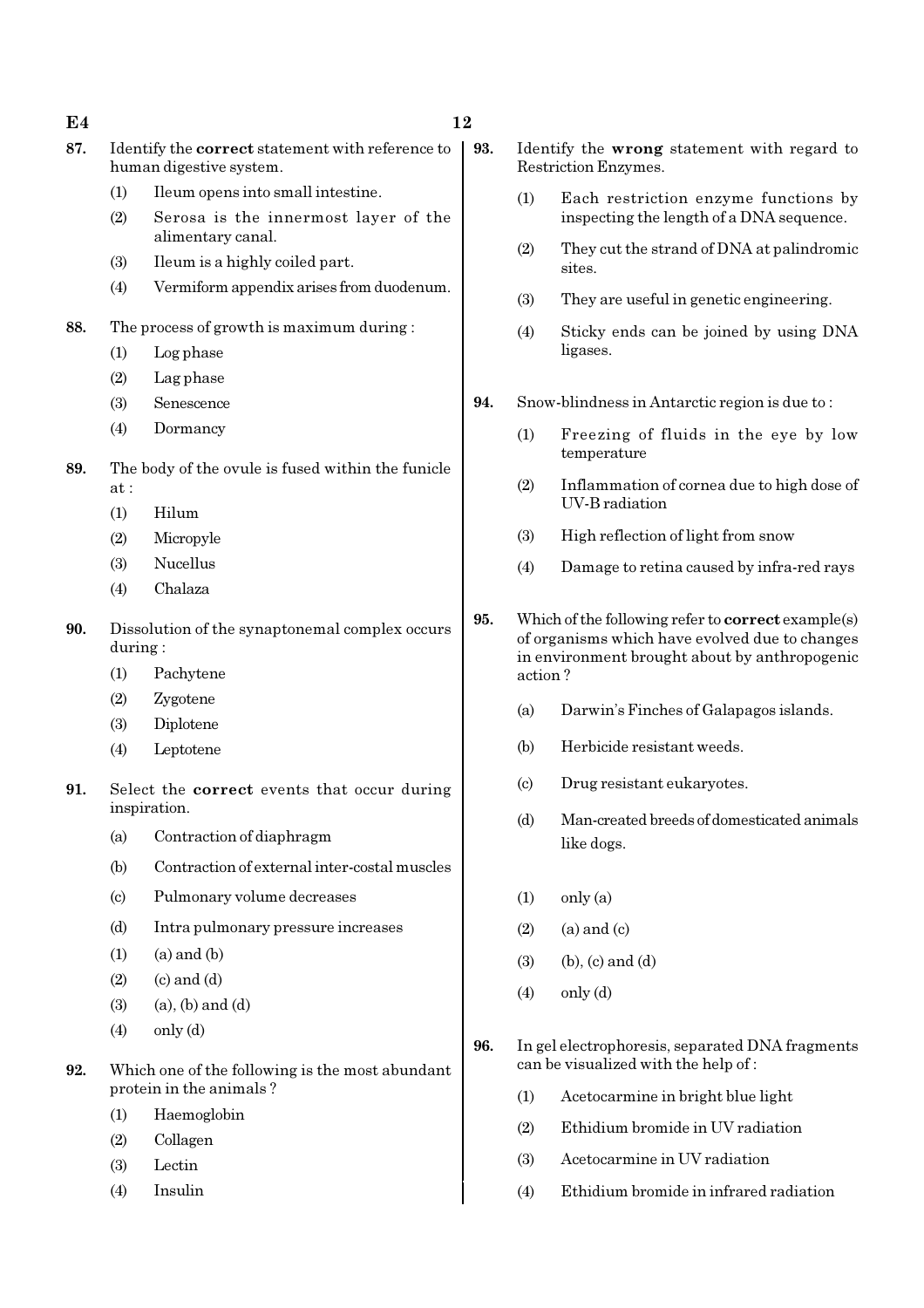| 97. | Match the following:        |                                |                                                               |                            |           |                  |                                                      |  |  |  |
|-----|-----------------------------|--------------------------------|---------------------------------------------------------------|----------------------------|-----------|------------------|------------------------------------------------------|--|--|--|
|     | (a)                         |                                | Inhibitor of catalytic                                        |                            |           | (i)              | Ricin                                                |  |  |  |
|     |                             | activity                       |                                                               |                            |           |                  |                                                      |  |  |  |
|     | (b)                         |                                | Possess peptide bonds                                         |                            | (ii)      | Malonate         |                                                      |  |  |  |
|     | $\left( \mathrm{c}\right)$  | Cell wall material in<br>fungi | (iii)                                                         | Chitin                     |           |                  |                                                      |  |  |  |
|     | (d)                         |                                | Secondary metabolite                                          |                            |           | (iv)             | Collagen                                             |  |  |  |
|     |                             |                                |                                                               |                            |           |                  | Choose the <b>correct</b> option from the following: |  |  |  |
|     |                             | (a)                            | (b)                                                           | $\left( \mathrm{e}\right)$ | (d)       |                  |                                                      |  |  |  |
|     | (1)                         | (ii)                           | (iv)                                                          | (iii)                      | (i)       |                  |                                                      |  |  |  |
|     | (2)                         | (iii)                          | (i)                                                           | (iv)                       | (ii)      |                  |                                                      |  |  |  |
|     | (3)                         | (iii)                          | (iv)                                                          | (i)                        | (ii)      |                  |                                                      |  |  |  |
|     | (4)                         | (ii)                           | (iii)                                                         | (i)                        | (iv)      |                  |                                                      |  |  |  |
| 98. |                             |                                | Match the following columns and select the<br>correct option. |                            |           |                  |                                                      |  |  |  |
|     |                             |                                | Column - I                                                    |                            |           |                  | Column - II                                          |  |  |  |
|     | (a)                         | Bt cotton                      |                                                               |                            | (i)       |                  | Gene therapy                                         |  |  |  |
|     |                             |                                |                                                               |                            | (ii)      |                  |                                                      |  |  |  |
|     | (b)                         |                                | Adenosine<br>deaminase<br>deficiency                          |                            |           | Cellular defence |                                                      |  |  |  |
|     | $\left( \mathrm{c}\right)$  | <b>RNAi</b>                    |                                                               |                            | infection | Detection of HIV |                                                      |  |  |  |
|     | (d)                         | PCR                            |                                                               |                            | (iv)      | Bacillus         | thuringiensis                                        |  |  |  |
|     |                             | (a)                            | (b)                                                           | (c)                        | (d)       |                  |                                                      |  |  |  |
|     | (1)                         | (iv)                           | (i)                                                           | (ii)                       | (iii)     |                  |                                                      |  |  |  |
|     | (2)                         | (iii)                          | (ii)                                                          | (i)                        | (iv)      |                  |                                                      |  |  |  |
|     | (3)                         | (ii)                           | (iii)                                                         | (iv)                       | (i)       |                  |                                                      |  |  |  |
|     | (4)                         | (i)                            | (ii)                                                          | (iii)                      | (iv)      |                  |                                                      |  |  |  |
| 99. |                             |                                |                                                               |                            |           |                  | Match the organism with its use in biotechnology.    |  |  |  |
|     | (a)                         | <b>Bacillus</b>                |                                                               |                            | (i)       |                  | Cloning vector                                       |  |  |  |
|     |                             |                                | thuringiensis                                                 |                            |           |                  |                                                      |  |  |  |
|     | (b)                         |                                |                                                               |                            | (ii)      |                  | Construction of                                      |  |  |  |
|     | <i>Thermus</i><br>aquaticus |                                |                                                               |                            |           | molecule         | first rDNA                                           |  |  |  |
|     | $\left( \mathrm{c}\right)$  |                                | Agrobacterium                                                 |                            | (iii)     |                  | DNA polymerase                                       |  |  |  |
|     |                             |                                | tumefaciens                                                   |                            |           |                  |                                                      |  |  |  |
|     | (d)                         |                                | Salmonella                                                    |                            | (iv)      |                  | Cry proteins                                         |  |  |  |
|     |                             |                                | typhimurium                                                   |                            |           |                  |                                                      |  |  |  |
|     |                             |                                |                                                               |                            |           |                  | Select the <b>correct</b> option from the following: |  |  |  |
|     |                             | (a)                            | (b)                                                           | (c)                        | (d)       |                  |                                                      |  |  |  |
|     | (1)                         | (ii)                           | (iv)                                                          | (iii)                      | (i)       |                  |                                                      |  |  |  |
|     | (2)                         | (iv)                           | (iii)                                                         | (i)                        | (ii)      |                  |                                                      |  |  |  |
|     | (3)                         | (iii)                          | (ii)                                                          | (iv)                       | (i)       |                  |                                                      |  |  |  |
|     | (4)                         | (iii)                          | (iv)                                                          | (i)                        | (ii)      |                  |                                                      |  |  |  |

| I |  |
|---|--|
|   |  |
|   |  |

100. Choose the **correct** pair from the following :

| (1) | Ligases          | Join the two DNA<br>molecules                 |
|-----|------------------|-----------------------------------------------|
| (2) | Polymerases -    | Break the DNA into<br>fragments               |
| (3) | <b>Nucleases</b> | Separate the two strands<br>of DNA            |
| (4) | Exonucleases -   | Make cuts at specific<br>positions within DNA |
|     |                  |                                               |

101. Which of the following would help in prevention of diuresis ?

- (1) More water reabsorption due to undersecretion of ADH
- (2) Reabsorption of Na<sup>+</sup> and water from renal tubules due to aldosterone
- (3) Atrial natriuretic factor causes vasoconstriction
- (4) Decrease in secretion of renin by JG cells
- 102. By which method was a new breed 'Hisardale' of sheep formed by using Bikaneri ewes and Marino rams ?
	- (1) Out crossing
	- (2) Mutational breeding
	- (3) Cross breeding
	- (4) Inbreeding
- 103. Identify the substances having glycosidic bond and peptide bond, respectively in their structure :
	- (1) Chitin, cholesterol
	- (2) Glycerol, trypsin
	- (3) Cellulose, lecithin
	- (4) Inulin, insulin
- 104. Which of the following is not an attribute of a population ?
	- (1) Sex ratio
	- (2) Natality
	- (3) Mortality
	- (4) Species interaction

13 E4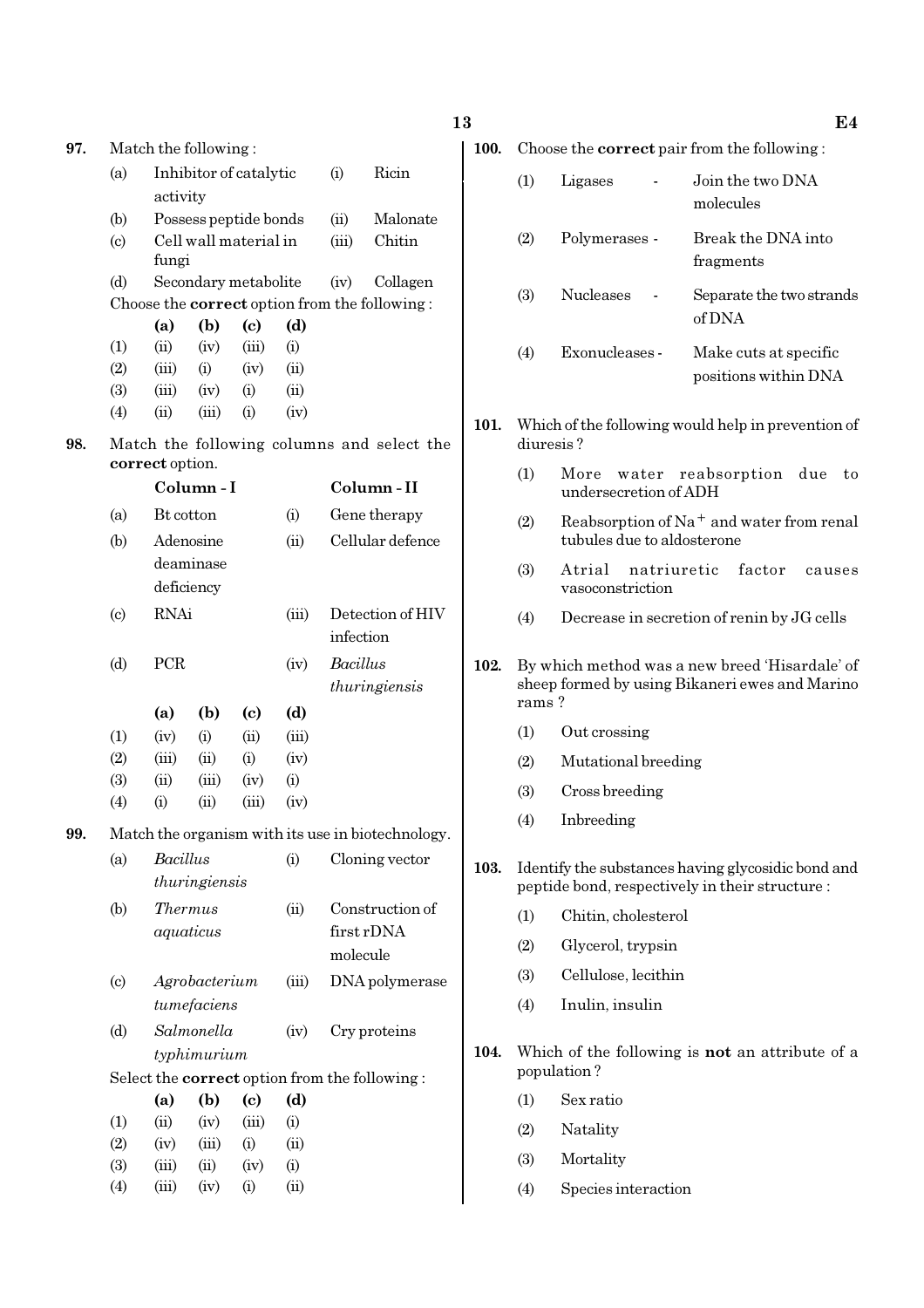### $E4$  14

- 105. The infectious stage of *Plasmodium* that enters the human body is :
	- (1) Trophozoites
	- (2) Sporozoites
	- (3) Female gametocytes
	- (4) Male gametocytes
- 106. Identify the wrong statement with reference to the gene 'I' that controls ABO blood groups.
	- (1) The gene (I) has three alleles.
	- (2) A person will have only two of the three alleles.
	- (3) When  $I^A$  and  $I^B$  are present together, they express same type of sugar.
	- (4) Allele 'i' does not produce any sugar.
- 107. Which of the following pairs is of unicellular algae ?
	- (1) Laminaria and Sargassum
	- (2) Gelidium and Gracilaria
	- (3) Anabaena and Volvox
	- (4) Chlorella and Spirulina
- 108. Identify the wrong statement with reference to immunity.
	- (1) When exposed to antigen (living or dead) antibodies are produced in the host's body. It is called "Active immunity".
	- (2) When ready-made antibodies are directly given, it is called "Passive immunity".
	- (3) Active immunity is quick and gives full response.
	- (4) Foetus receives some antibodies from mother, it is an example for passive immunity.
- 109. Match the following columns and select the correct option.

|                           |       | Column - I  |                   |       | Column - II       |
|---------------------------|-------|-------------|-------------------|-------|-------------------|
| (a)                       |       | Clostridium |                   | (i)   | Cyclosporin-A     |
|                           |       | butylicum   |                   |       |                   |
| (b)                       |       | Trichoderma |                   | (ii)  | Butyric Acid      |
|                           |       | polysporum  |                   |       |                   |
| $\left( \text{c} \right)$ |       | Monascus    |                   | (iii) | Citric Acid       |
|                           |       | purpureus   |                   |       |                   |
| (d)                       |       |             | Aspergillus niger | (iv)  | Blood cholesterol |
|                           |       |             |                   |       | lowering agent    |
|                           | (a)   | (b)         | (c)               | (d)   |                   |
| (1)                       | (iii) | (iv)        | (ii)              | (i)   |                   |
| (2)                       | (ii)  | (i)         | (iv)              | (iii) |                   |
| (3)                       | (i)   | (ii)        | (iv)              | (iii) |                   |
| $\left( 4\right)$         | (iv)  | (iii)       | (ii)              | (i)   |                   |

- 110. Meiotic division of the secondary oocyte is completed :
	- (1) Prior to ovulation
	- (2) At the time of copulation
	- (3) After zygote formation
	- (4) At the time of fusion of a sperm with an ovum
	- 111. How many true breeding pea plant varieties did Mendel select as pairs, which were similar except in one character with contrasting traits ?
		- $(1)$  4
		- $(2)$  2
		- (3) 14
		- $(4)$  8
	- 112. Which of the following statements are true for the phylum-Chordata ?
		- (a) In Urochordata notochord extends from head to tail and it is present throughout their life.
		- (b) In Vertebrata notochord is present during the embryonic period only.
		- (c) Central nervous system is dorsal and hollow.
		- (d) Chordata is divided into 3 subphyla : Hemichordata, Tunicata and Cephalochordata.
		- $(1)$   $(d)$  and  $(c)$
		- $(2)$   $(c)$  and  $(a)$
		- $(3)$   $(a)$  and  $(b)$
		- $(4)$  (b) and (c)
- 113. Experimental verification of the chromosomal theory of inheritance was done by :
	- (1) Mendel
	- (2) Sutton
	- (3) Boveri
	- (4) Morgan
- 114. The first phase of translation is :
	- (1) Binding of mRNA to ribosome
	- (2) Recognition of DNA molecule
	- (3) Aminoacylation of tRNA
	- (4) Recognition of an anti-codon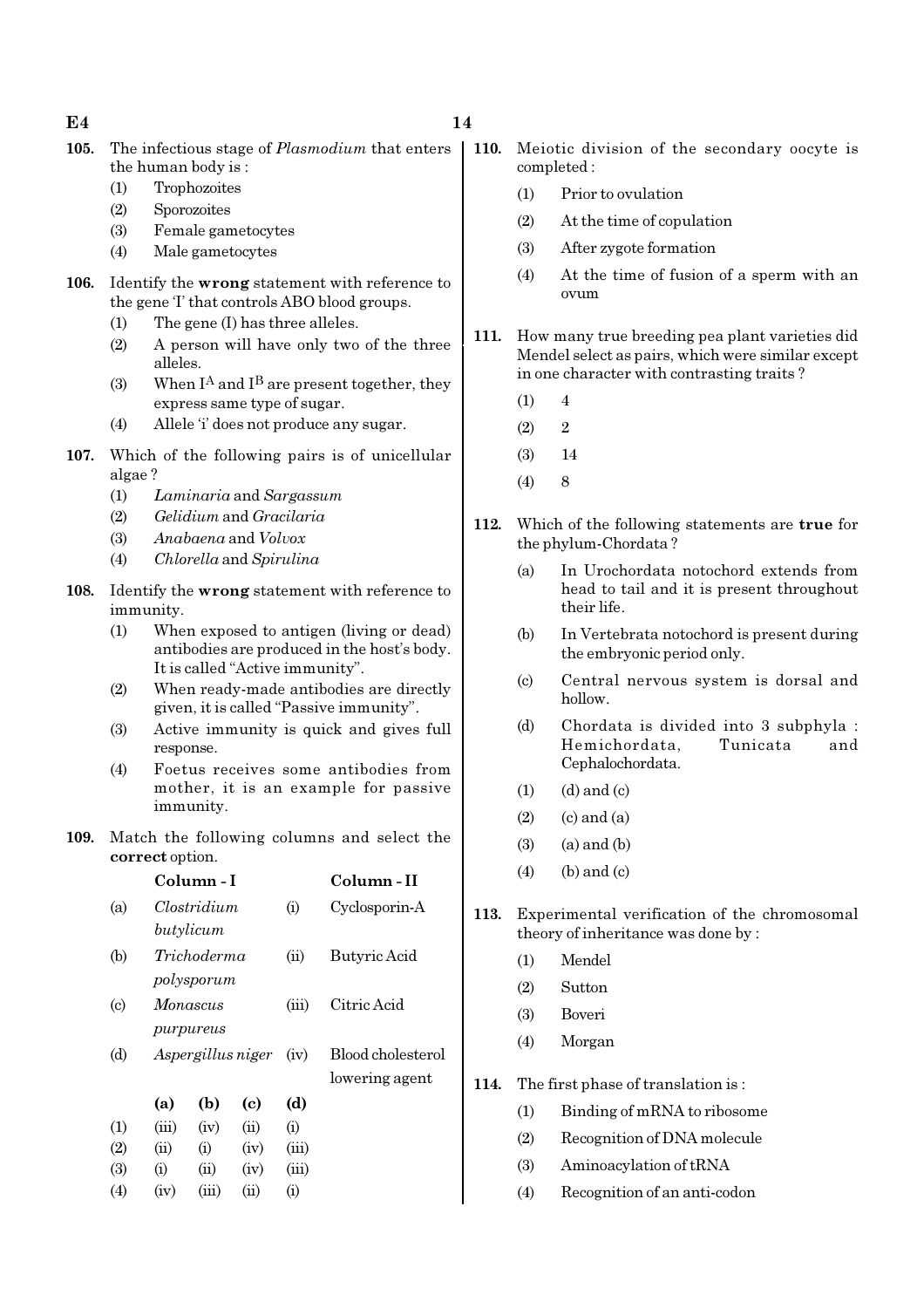| 115. | Match the following concerning essential elements<br>and their functions in plants: |                |                   |       |                                          |                     |  |  |  |
|------|-------------------------------------------------------------------------------------|----------------|-------------------|-------|------------------------------------------|---------------------|--|--|--|
|      | (a)                                                                                 | Iron           |                   | (i)   |                                          | Photolysis of water |  |  |  |
|      | (b)                                                                                 | Zinc           |                   | (ii)  |                                          | Pollen germination  |  |  |  |
|      | $\left( \mathrm{c}\right)$                                                          | <b>Boron</b>   |                   | (iii) | Required for chlorophyll<br>biosynthesis |                     |  |  |  |
|      | (d)                                                                                 | Manganese (iv) |                   |       | IAA biosynthesis                         |                     |  |  |  |
|      | Select the <b>correct</b> option:                                                   |                |                   |       |                                          |                     |  |  |  |
|      |                                                                                     | (a)            | (b)               | (c)   | (d)                                      |                     |  |  |  |
|      | (1)                                                                                 | (ii)           | (i)               | (iv)  | (iii)                                    |                     |  |  |  |
|      | (2)                                                                                 | (iv)           | (iii)             | (ii)  | (i)                                      |                     |  |  |  |
|      | (3)                                                                                 |                | $(iii)$ $(iv)$    | (ii)  | (i)                                      |                     |  |  |  |
|      | (4)                                                                                 | (iv)           | (i)               | (ii)  | (iii)                                    |                     |  |  |  |
| 116. | Match the following columns and select the<br>correct option.                       |                |                   |       |                                          |                     |  |  |  |
|      |                                                                                     |                | Column - I        |       |                                          | Column-II           |  |  |  |
|      | (a)                                                                                 | gill slits     | $6 - 15$ pairs of |       | (i)                                      | Trygon              |  |  |  |
|      |                                                                                     |                |                   |       |                                          |                     |  |  |  |

- (b) Heterocercal (ii) Cyclostomes caudal fin (c) Air Bladder (iii) Chondrichthyes
- (d) Poison sting (iv) Osteichthyes (a) (b) (c) (d)  $(1)$   $(ii)$   $(iii)$   $(iv)$   $(i)$  $(2)$   $(iii)$   $(iv)$   $(i)$   $(ii)$  $(3)$   $(iv)$   $(ii)$   $(iii)$   $(i)$
- 117. Goblet cells of alimentary canal are modified from :
	- (1) Squamous epithelial cells

(4) (i) (iv) (iii) (ii)

- (2) Columnar epithelial cells
- (3) Chondrocytes
- (4) Compound epithelial cells
- 118. If the distance between two consecutive base pairs is 0.34 nm and the total number of base pairs of a DNA double helix in a typical mammalian cell is  $6.6 \times 10^9$  bp, then the length of the DNA is approximately :
	- (1) 2.0 meters
	- (2) 2.5 meters
	- (3) 2.2 meters
	- (4) 2.7 meters
- 119. The number of substrate level phosphorylations in one turn of citric acid cycle is :
	- (1) Zero
	- (2) One
	- (3) Two
	- (4) Three
- 120. Which is the important site of formation of glycoproteins and glycolipids in eukaryotic cells ?
	- (1) Endoplasmic reticulum
	- (2) Peroxisomes
	- (3) Golgi bodies
	- (4) Polysomes
- 121. Strobili or cones are found in :
	- (1) Salvinia
	- (2) Pteris
	- (3) Marchantia
	- (4) Equisetum
- 122. Match the following columns and select the correct option.

|                             |                 | Column - I |                             | Column - II        |  |
|-----------------------------|-----------------|------------|-----------------------------|--------------------|--|
| (a)                         | Pituitary gland |            | (i)                         | Grave's disease    |  |
| (b)                         | Thyroid gland   |            | (ii)                        | Diabetes mellitus  |  |
| $\left( \mathrm{c} \right)$ | Adrenal gland   |            | (iii)                       | Diabetes insipidus |  |
| (d)                         | Pancreas        |            | (iv)                        | Addison's disease  |  |
|                             | (a)             | (b)        | $\left( \mathrm{c} \right)$ | (d)                |  |
| (1)                         | (iv)            | (iii)      | (i)                         | (ii)               |  |
| (2)                         | (iii)           | (ii)       | (i)                         | (iv)               |  |
| (3)                         | (iii)           | (i)        | (iv)                        | (ii)               |  |
| (4)                         | (ii)            | (i)        | (iv)                        | (iii)              |  |
|                             |                 |            |                             |                    |  |

123. Presence of which of the following conditions in urine are indicative of Diabetes Mellitus ?

- (1) Uremia and Ketonuria
- (2) Uremia and Renal Calculi
- (3) Ketonuria and Glycosuria
- (4) Renal calculi and Hyperglycaemia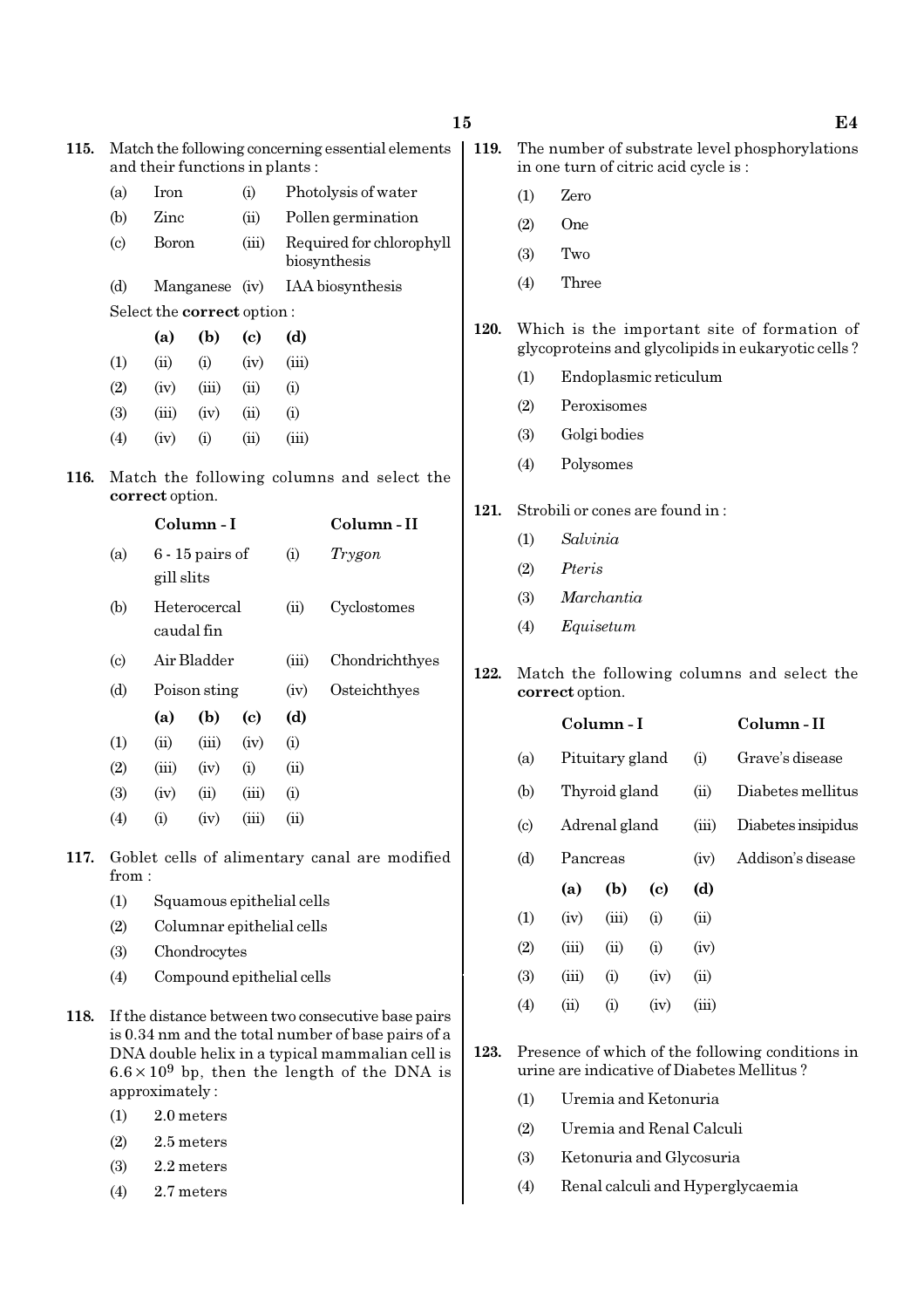| E4 | 16<br>__ |
|----|----------|
|    |          |

# 124. Select the correct match. (1) Haemophilia - Y linked

# (2) Phenylketonuria - Autosomal dominant trait (3) Sickle cell anaemia - Autosomal recessive trait, chromosome-11

(4) Thalassemia - X linked

125. Floridean starch has structure similar to :

- (1) Starch and cellulose
- (2) Amylopectin and glycogen
- (3) Mannitol and algin
- (4) Laminarin and cellulose
- 126. In relation to Gross primary productivity and Net primary productivity of an ecosystem, which one of the following statements is correct ?
	- (1) Gross primary productivity is always less than net primary productivity.
	- (2) Gross primary productivity is always more than net primary productivity.
	- (3) Gross primary productivity and Net primary productivity are one and same.
	- (4) There is no relationship between Gross primary productivity and Net primary productivity.
- 127. Which of the following statements is correct ?
	- (1) Adenine pairs with thymine through two H-bonds.
	- (2) Adenine pairs with thymine through one H-bond.
	- (3) Adenine pairs with thymine through three H-bonds.
	- (4) Adenine does not pair with thymine.
- 128. Identify the correct statement with regard to  $G_1$  phase (Gap 1) of interphase.
	- (1) DNA synthesis or replication takes place.
	- (2) Reorganisation of all cell components takes place.
	- (3) Cell is metabolically active, grows but does not replicate its DNA.
	- (4) Nuclear Division takes place.

- 129. The enzyme enterokinase helps in conversion of :
	- (1) protein into polypeptides
	- (2) trypsinogen into trypsin
	- (3) caseinogen into casein
	- (4) pepsinogen into pepsin
- 130. Montreal protocol was signed in 1987 for control of :
	- (1) Transport of Genetically modified organisms from one country to another
	- (2) Emission of ozone depleting substances
	- (3) Release of Green House gases
	- (4) Disposal of e-wastes
- 131. In water hyacinth and water lily, pollination takes place by :
	- (1) insects or wind
	- (2) water currents only
	- (3) wind and water
	- (4) insects and water
- 132. Select the option including all sexually transmitted diseases.
	- (1) Gonorrhoea, Syphilis, Genital herpes
	- (2) Gonorrhoea, Malaria, Genital herpes
	- (3) AIDS, Malaria, Filaria
	- (4) Cancer, AIDS, Syphilis
- 133. The oxygenation activity of RuBisCo enzyme in photorespiration leads to the formation of :
	- (1) 2 molecules of 3-C compound
	- (2) 1 molecule of 3-C compound
	- (3) 1 molecule of 6-C compound
	- (4) 1 molecule of 4-C compound and 1 molecule of 2-C compound
- 134. Secondary metabolites such as nicotine, strychnine and caffeine are produced by plants for their :
	- (1) Nutritive value
	- (2) Growth response
	- (3) Defence action
	- (4) Effect on reproduction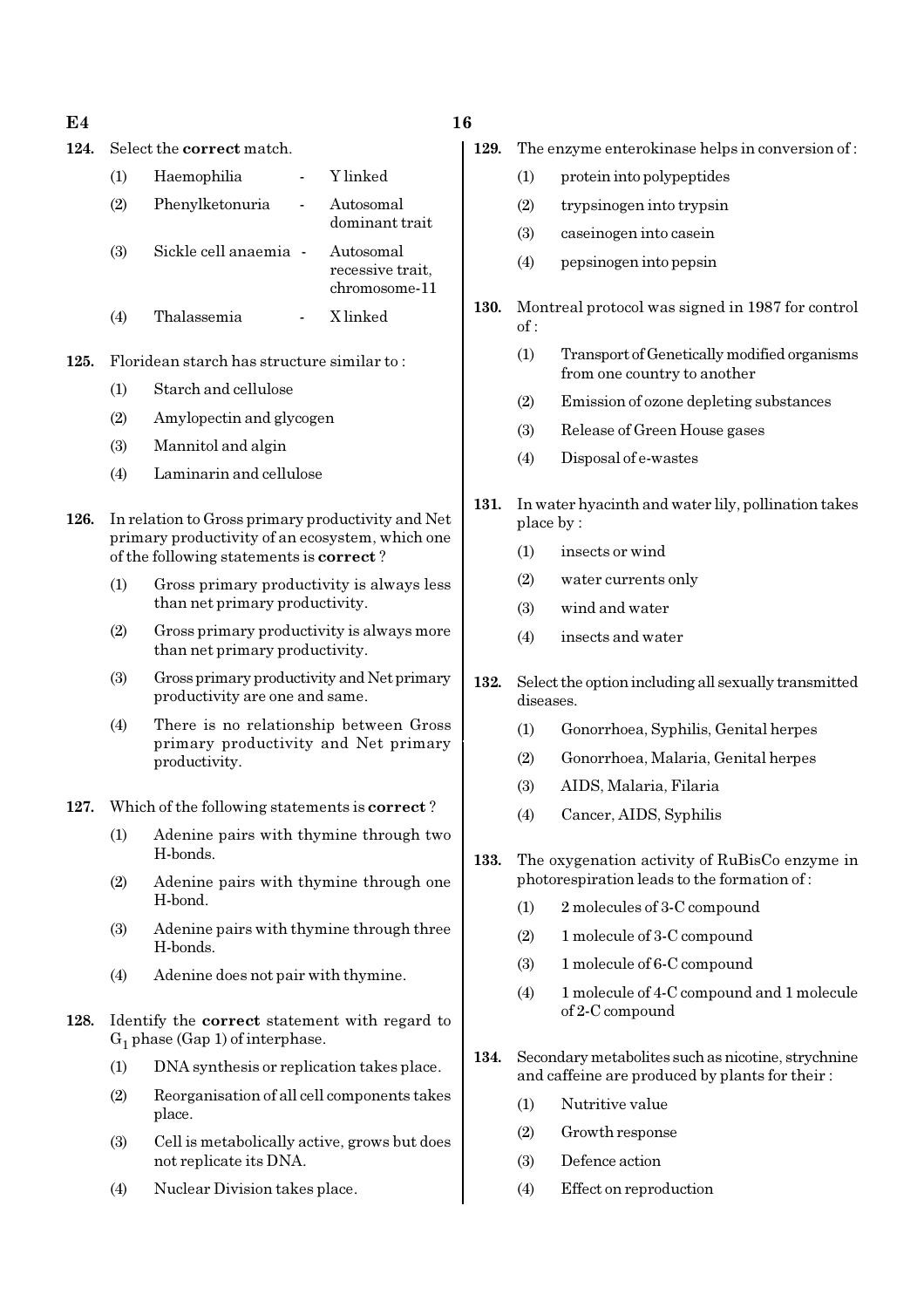- 135. Embryological support for evolution was disapproved by :
	- (1) Karl Ernst von Baer
	- (2) Alfred Wallace
	- (3) Charles Darwin
	- (4) Oparin
- 136. The increase in the width of the depletion region in a p-n junction diode is due to :
	- (1) forward bias only
	- (2) reverse bias only
	- (3) both forward bias and reverse bias
	- (4) increase in forward current
- 137. Light of frequency 1.5 times the threshold frequency is incident on a photosensitive material. What will be the photoelectric current if the frequency is halved and intensity is doubled ?
	- (1) doubled
	- (2) four times
	- (3) one-fourth
	- (4) zero
- 138. A resistance wire connected in the left gap of a metre bridge balances a 10  $\Omega$  resistance in the right gap at a point which divides the bridge wire in the ratio 3 : 2. If the length of the resistance wire is 1.5 m, then the length of 1  $\Omega$  of the resistance wire is :
	- (1)  $1.0 \times 10^{-2}$  m
	- $(2)$  1.0×10<sup>-1</sup> m
	- (3)  $1.5 \times 10^{-1}$  m
	- (4)  $1.5 \times 10^{-2}$  m
- 139. The energy required to break one bond in DNA is 10−20 J. This value in eV is nearly :
	- $(1) 6$
	- $(2)$  0.6
	- (3) 0.06
	- (4) 0.006
- 140. The phase difference between displacement and acceleration of a particle in a simple harmonic motion is :
	- (1)  $\pi$  rad (2) 3 rad 2 π  $(3)$   $\frac{1}{2}$  rad  $\overline{2}$ π
	- (4) zero
- 141. A ball is thrown vertically downward with a velocity of 20 m/s from the top of a tower. It hits the ground after some time with a velocity of 80 m/s. The height of the tower is :  $(g=10 \text{ m/s}^2)$ 
	- (1) 360 m
	- (2) 340 m
	- (3) 320 m
	- (4) 300 m
- 142. A short electric dipole has a dipole moment of 16×10−<sup>9</sup> C m. The electric potential due to the dipole at a point at a distance of 0.6 m from the centre of the dipole, situated on a line making an angle of  $60^{\circ}$  with the dipole axis is :

$$
\left(\frac{1}{4\pi\epsilon_0} = 9 \times 10^9 \text{ N m}^2/\text{C}^2\right)
$$
  
(1) 50 V  
(2) 200 V  
(3) 400 V  
(4) zero

143. An iron rod of susceptibility 599 is subjected to a magnetising field of 1200 A m−1. The permeability of the material of the rod is :

$$
(\mu_0 = 4\pi \times 10^{-7} \text{ T m A}^{-1})
$$

- (1)  $2.4\pi \times 10^{-4}$  T m A<sup>-1</sup>
- (2)  $8.0 \times 10^{-5}$  T m A<sup>-1</sup>
- (3)  $2.4\pi \times 10^{-5}$  T m A<sup>-1</sup>
- (4)  $2.4\pi \times 10^{-7}$  T m A<sup>-1</sup>
- 144. Two cylinders A and B of equal capacity are connected to each other via a stop cock. A contains an ideal gas at standard temperature and pressure. B is completely evacuated. The entire system is thermally insulated. The stop cock is suddenly opened. The process is :
	- (1) isothermal
	- (2) adiabatic
	- (3) isochoric
	- (4) isobaric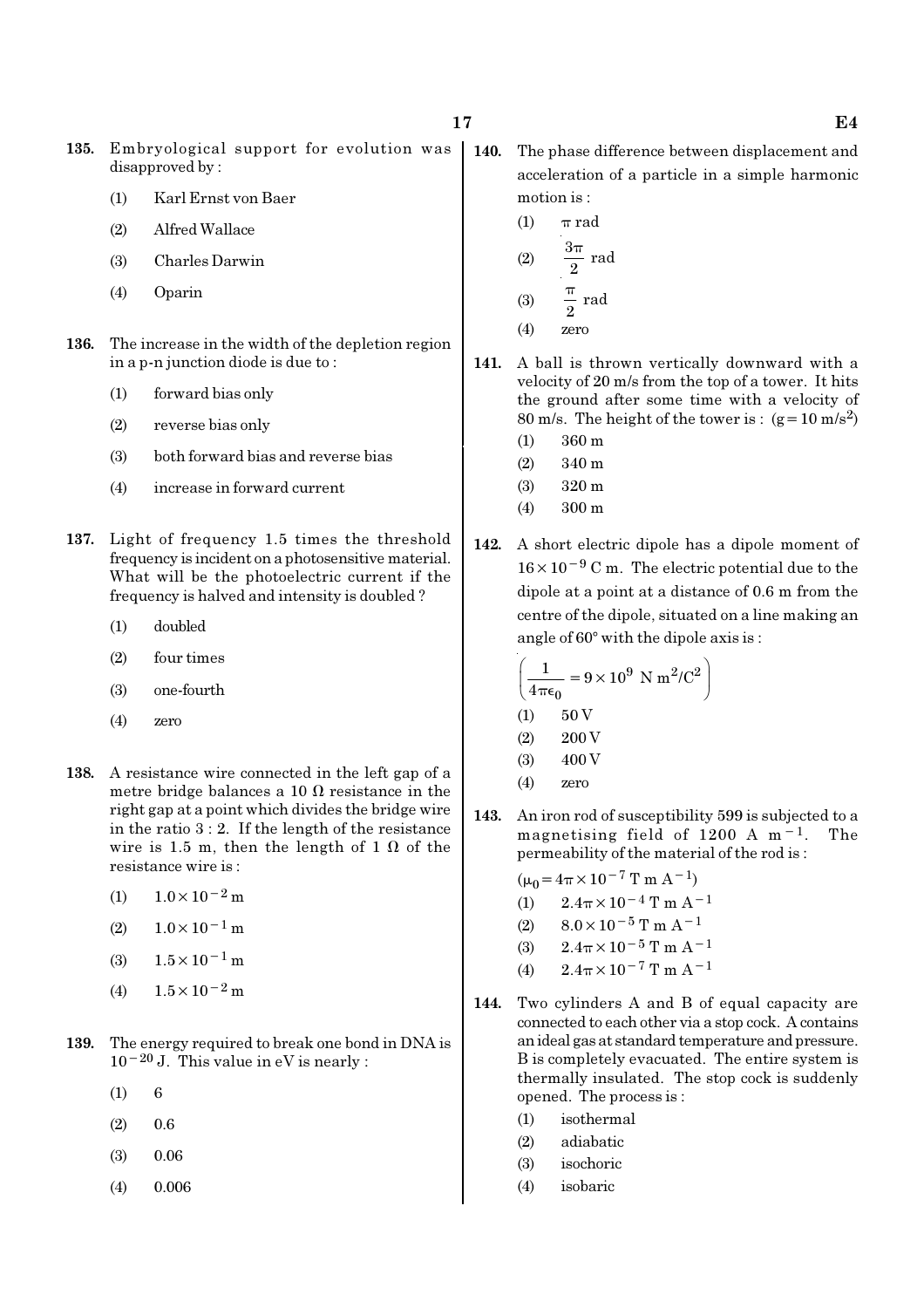145. A spherical conductor of radius 10 cm has a charge of  $3.2 \times 10^{-7}$  C distributed uniformly. What is the magnitude of electric field at a point 15 cm from the centre of the sphere ?

$$
\left(\frac{1}{4\pi\epsilon_0} = 9 \times 10^9 \text{ N m}^2/\text{C}^2\right)
$$
  
(1) 1.28 × 10<sup>4</sup> N/C  
(2) 1.28 × 10<sup>5</sup> N/C  
(3) 1.28 × 10<sup>6</sup> N/C

- (4)  $1.28 \times 10^7$  N/C
- 146. The mean free path for a gas, with molecular diameter d and number density n can be expressed as :

(1) 
$$
\frac{1}{\sqrt{2} \text{ n} \pi d}
$$
  
(2)  $\frac{1}{\sqrt{2} \text{ n} \pi d^2}$ 

(3) 
$$
\frac{\sqrt{2} n^2 \pi d^2}{1}
$$
  
(4) 
$$
\frac{1}{\sqrt{2} n^2 \pi^2 d^2}
$$

147. For the logic circuit shown, the truth table is :



- 148. The energy equivalent of 0.5 g of a substance is :
	- (1)  $4.5 \times 10^{16}$  J
	- (2)  $4.5 \times 10^{13}$  J
	- (3)  $1.5 \times 10^{13}$  J
	- (4)  $0.5 \times 10^{13}$  J
- 149. Light with an average flux of 20 W/cm2 falls on a non-reflecting surface at normal incidence having surface area  $20 \text{ cm}^2$ . The energy received by the surface during time span of 1 minute is :
	- (1)  $10 \times 10^3$  J
	- (2)  $12 \times 10^3$  J
	- (3)  $24 \times 10^3$  J
	- (4)  $48 \times 10^3$  J
- 150. A ray is incident at an angle of incidence  $i$  on one surface of a small angle prism (with angle of prism A) and emerges normally from the opposite surface. If the refractive index of the material of the prism is  $\mu$ , then the angle of incidence is nearly equal to :

$$
(1) \qquad \frac{A}{2\mu}
$$

$$
(2) \qquad \frac{2A}{}
$$

(1)

 $(3)$   $\mu$ A

µ

$$
(4) \qquad \frac{\mu A}{2}
$$

- 151. The solids which have the negative temperature coefficient of resistance are :
	- (1) metals
	- (2) insulators only
	- (3) semiconductors only
	- (4) insulators and semiconductors
- 152. When a uranium isotope  $\frac{235}{92}U$  is bombarded with a neutron, it generates  $^{89}_{36}\text{Kr}$  , three neutrons and :
	- (1)  $\frac{144}{56}Ba$
	- (2)  $\frac{91}{40}Zr$
	- (3)  $\frac{101}{36}$ Kr
	- (4)  $\frac{103}{36}$ Kr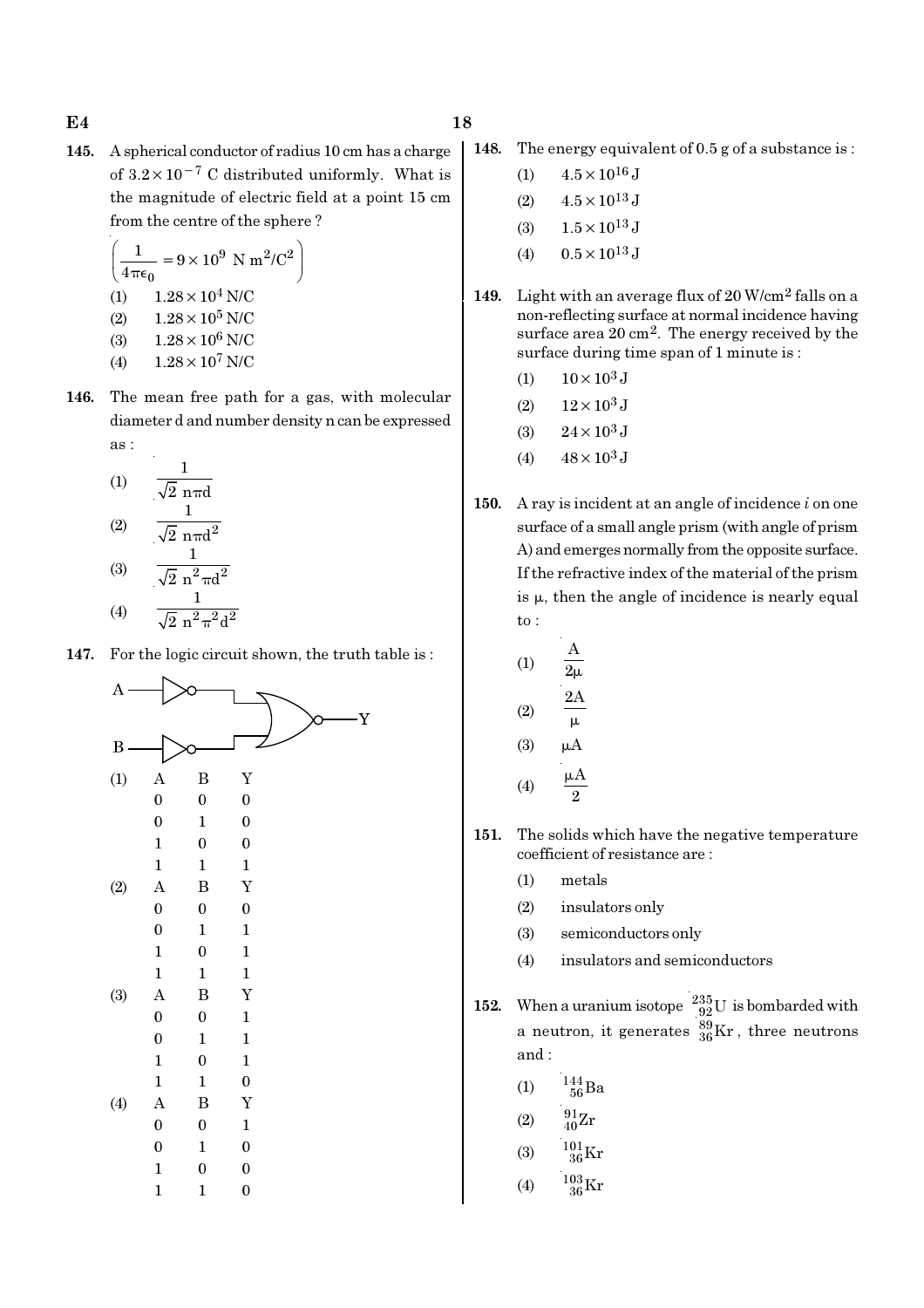- 153. A capillary tube of radius r is immersed in water and water rises in it to a height h. The mass of the water in the capillary is 5 g. Another capillary tube of radius 2r is immersed in water. The mass of water that will rise in this tube is :
	- (1) 2.5 g
	- $(2)$  5.0 g
	- (3) 10.0 g
	- (4)  $20.0 \text{ g}$
- 154. In a certain region of space with volume  $0.2 \text{ m}^3$ , the electric potential is found to be 5 V throughout. The magnitude of electric field in this region is :
	- (1) zero
	- (2) 0.5 N/C
	- (3) 1 N/C
	- (4) 5 N/C
- 155. A long solenoid of 50 cm length having 100 turns carries a current of 2.5 A. The magnetic field at the centre of the solenoid is :
	- $(\mu_0=4\pi\times10^{-7}$  T m A<sup>-1</sup>)
	- (1) 6.28 × 10<sup>-4</sup> T
	- $(2)$  3.14 × 10<sup>-4</sup> T
	- (3) 6.28 × 10<sup>-5</sup> T
	- (4)  $3.14 \times 10^{-5}$  T
- 156. Assume that light of wavelength 600 nm is coming from a star. The limit of resolution of telescope whose objective has a diameter of 2 m is :
	- (1)  $3.66 \times 10^{-7}$  rad
	- (2)  $1.83 \times 10^{-7}$  rad
	- (3) 7.32×10−7 rad
	- (4)  $6.00 \times 10^{-7}$  rad
- 157. An electron is accelerated from rest through a potential difference of V volt. If the de Broglie wavelength of the electron is  $1.227 \times 10^{-2}$  nm, the potential difference is :
	- $(1)$  10 V
	- $(2)$  10<sup>2</sup> V
	- $(3)$  10<sup>3</sup> V
	- $(4)$  10<sup>4</sup> V
- 158. Dimensions of stress are :
	- (1)  $[MLT^{-2}]$
	- (2)  $[ML^2T^{-2}]$
	- (3)  $[ML^{0}T^{-2}]$
	- (4)  $[ML^{-1}T^{-2}]$

159. The capacitance of a parallel plate capacitor with air as medium is  $6 \mu$ F. With the introduction of a dielectric medium, the capacitance becomes  $30 \mu$ F. The permittivity of the medium is :

$$
(\epsilon_0 = 8.85 \times 10^{-12} \, \text{C}^2 \, \text{N}^{-1} \, \text{m}^{-2})
$$

- (1)  $0.44 \times 10^{-13}$  C<sup>2</sup> N<sup>-1</sup> m<sup>-2</sup>
- (2)  $1.77 \times 10^{-12}$  C<sup>2</sup> N<sup>-1</sup> m<sup>-2</sup>
- (3)  $0.44 \times 10^{-10}$  C<sup>2</sup> N<sup>-1</sup> m<sup>-2</sup>
- (4)  $5.00 \text{ C}^2 \text{ N}^{-1} \text{ m}^{-2}$
- 160. The ratio of contributions made by the electric field and magnetic field components to the intensity of an electromagnetic wave is : (c=speed of electromagnetic waves)
	- $(1)$  c : 1
	- $(2) \quad 1 : 1$
	- $(3) 1 : c$
	- (4)  $1 : c<sup>2</sup>$
- 161. For which one of the following, Bohr model is not valid ?
	- (1) Hydrogen atom
	- (2) Singly ionised helium atom  $(He<sup>+</sup>)$
	- (3) Deuteron atom
	- (4) Singly ionised neon atom  $(Ne^+)$
- 162. A cylinder contains hydrogen gas at pressure of  $249$  kPa and temperature  $27^{\circ}$ C.

Its density is :  $(R=8.3 J \text{ mol}^{-1} \text{K}^{-1})$ 

- (1)  $0.5 \text{ kg/m}^3$
- $(2)$  0.2 kg/m<sup>3</sup>
- $(3)$  0.1 kg/m<sup>3</sup>
- $(4)$  0.02 kg/m<sup>3</sup>
- 163. For transistor action, which of the following statements is correct ?
	- (1) Base, emitter and collector regions should have same doping concentrations.
	- (2) Base, emitter and collector regions should have same size.
	- (3) Both emitter junction as well as the collector junction are forward biased.
	- (4) The base region must be very thin and lightly doped.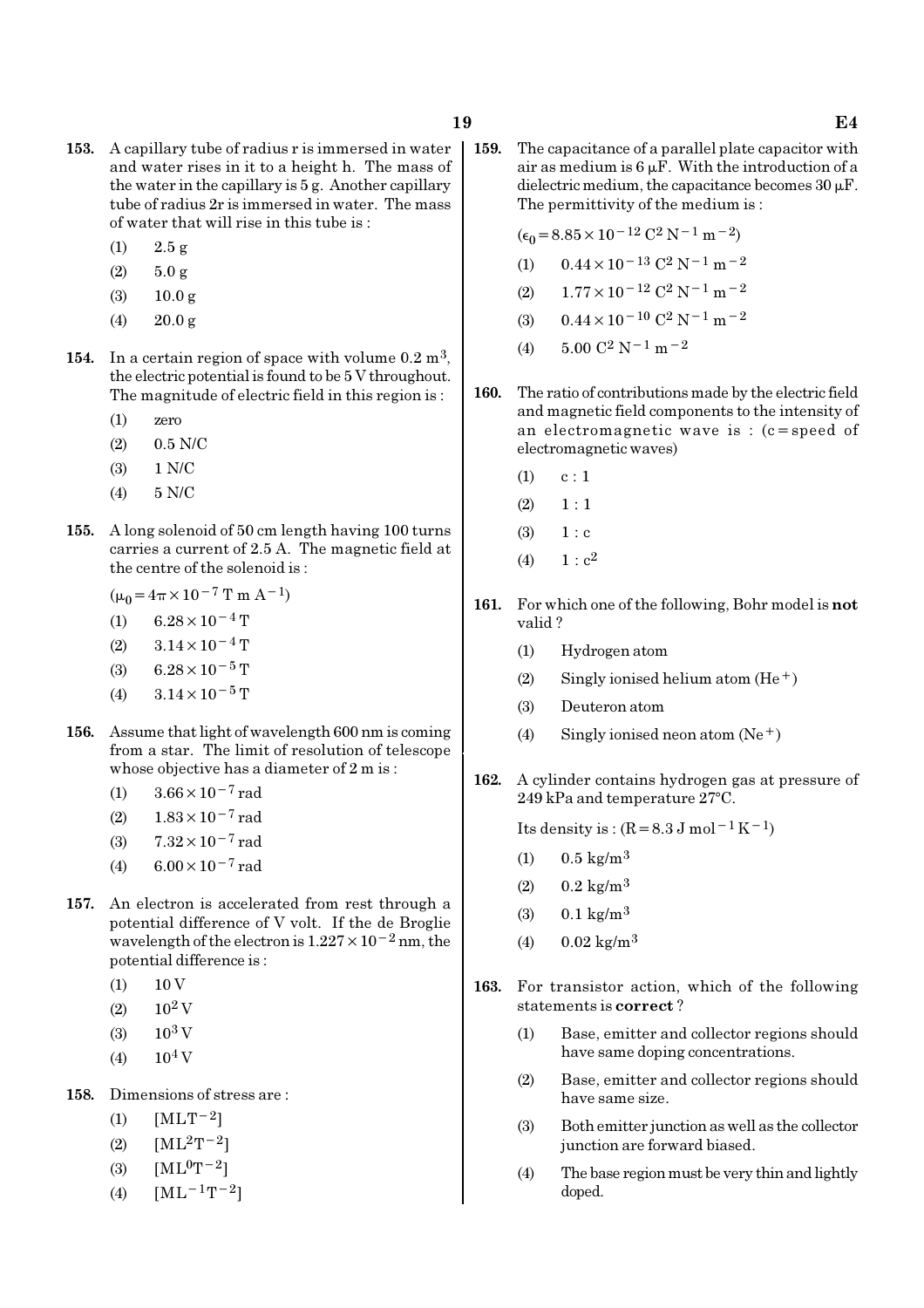**164.** The Brewsters angle  $i<sub>b</sub>$  for an interface should be :

(1)  $0^{\circ} < i_b < 30^{\circ}$ 

- (2)  $30^{\circ} < i_b < 45^{\circ}$
- (3)  $45^{\circ} < i_b < 90^{\circ}$
- (4)  $i_h = 90^\circ$
- 165. The average thermal energy for a mono-atomic gas is : ( $k_B$  is Boltzmann constant and T, absolute temperature)
	- (1)  $\frac{1}{2}$  k<sub>B</sub>  $\frac{1}{2} k_B T$  $(2)$   $\frac{3}{8}$  k<sub>B</sub>  $\frac{3}{2}$  k<sub>B</sub>T (3)  $\frac{3}{9}$  k<sub>B</sub>  $\frac{5}{2}$  k<sub>B</sub>T (4)  $\frac{\cdot}{2}$  k<sub>B</sub>  $\frac{7}{2} k_B T$
- 166. Taking into account of the significant figures, what is the value of 9.99 m−0.0099 m ?
	- (1) 9.9801 m
	- $(2)$  9.98 m
	- (3) 9.980 m
	- (4) 9.9 m
- 167. A screw gauge has least count of 0.01 mm and there are 50 divisions in its circular scale.
	- The pitch of the screw gauge is :
	- (1) 0.01 mm
	- (2) 0.25 mm
	- (3) 0.5 mm
	- (4) 1.0 mm
- 168. Which of the following graph represents the variation of resistivity (ρ) with temperature (T) for copper ?



- 169. Find the torque about the origin when a force of
	- $3 \hat{j}$  N acts on a particle whose position vector is  $2 \hat{k}$  m.
	- (1)  $6i \stackrel{\wedge}{\smash{\wedge}} Nm$
	- (2) 6 $\hat{j}$  N m
	- (3)  $-6\hat{i}$  N m
	- (4)  $6 \hat{k}$  N m
- 170. A series LCR circuit is connected to an ac voltage source. When L is removed from the circuit, the phase difference between current and voltage  $is \frac{1}{3}$ π . If instead C is removed from the circuit, the phase difference is again  $\frac{1}{3}$ π between current and voltage. The power factor of the circuit is :
	- (1) zero
	- $(2)$  0.5
	- (3) 1.0
	- $(4) -1.0$
- 171. Two bodies of mass 4 kg and 6 kg are tied to the ends of a massless string. The string passes over a pulley which is frictionless (see figure). The acceleration of the system in terms of acceleration due to gravity (g) is :



- (4) g/10
- 172. The quantities of heat required to raise the temperature of two solid copper spheres of radii  $r_1$  and  $r_2$  ( $r_1$ =1.5  $r_2$ ) through 1 K are in the ratio :

(1) 
$$
\frac{27}{8}
$$
  
\n(2)  $\frac{9}{4}$   
\n(3)  $\frac{3}{2}$   
\n(4)  $\frac{5}{3}$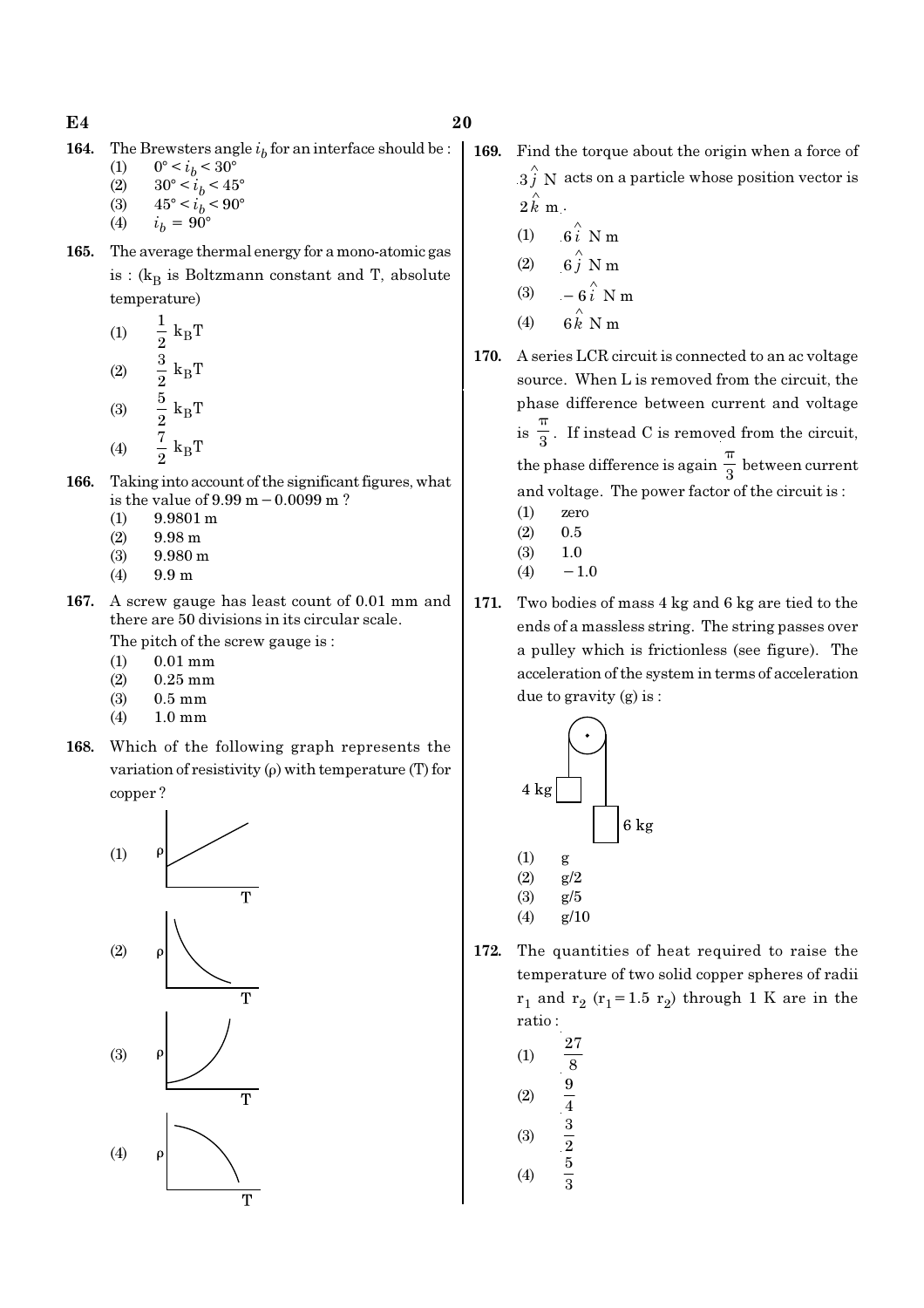- 173. A 40  $\mu$ F capacitor is connected to a 200 V, 50 Hz ac supply. The rms value of the current in the circuit is, nearly :
	- (1) 1.7 A
	- $(2)$  2.05 A
	- (3) 2.5 A
	- (4) 25.1 A
- 174. A body weighs 72 N on the surface of the earth. What is the gravitational force on it, at a height equal to half the radius of the earth ?
	- (1) 48 N
	- (2) 32 N
	- (3) 30 N
	- (4) 24 N
- 175. Two particles of mass 5 kg and 10 kg respectively are attached to the two ends of a rigid rod of length 1 m with negligible mass.

The centre of mass of the system from the 5 kg particle is nearly at a distance of :

- (1) 33 cm
- (2) 50 cm
- (3) 67 cm
- (4) 80 cm
- 176. In Young's double slit experiment, if the separation between coherent sources is halved and the distance of the screen from the coherent sources is doubled, then the fringe width becomes :
	- (1) double
	- (2) half
	- (3) four times
	- (4) one-fourth
- 177. A charged particle having drift velocity of  $7.5 \times 10^{-4}$  m s<sup>-1</sup> in an electric field of  $3 \times 10^{-10}$  Vm<sup>-1</sup>, has a mobility in m<sup>2</sup> V<sup>-1</sup> s<sup>-1</sup> of :
	- $(1)$  2.25  $\times$  10<sup>15</sup>
	- (2)  $2.5 \times 10^6$
	- (3)  $2.5 \times 10^{-6}$
	- (4)  $2.25 \times 10^{-15}$

178. The color code of a resistance is given below :



The values of resistance and tolerance, respectively, are :

- (1)  $470 \text{ k}\Omega, 5\%$
- (2)  $47 \text{ k}\Omega$ , 10%
- (3)  $4.7 \text{ k}\Omega, 5\%$
- (4)  $470 \Omega, 5\%$
- 179. A wire of length L, area of cross section A is hanging from a fixed support. The length of the wire changes to  $\mathrm{L}_1$  when mass M is suspended from its free end. The expression for Young's modulus is :

(1) 
$$
\frac{MgL_1}{AL}
$$
  
\n(2)  $\frac{Mg(L_1 - L)}{AL}$   
\n(3)  $\frac{MgL}{AL_1}$ 

$$
(4) \qquad \frac{MgL}{A(L_1 - L)}
$$

- 180. In a guitar, two strings A and B made of same material are slightly out of tune and produce beats of frequency 6 Hz. When tension in B is slightly decreased, the beat frequency increases to 7 Hz. If the frequency of A is 530 Hz, the original frequency of B will be :
	- (1) 523 Hz
	- (2) 524 Hz
	- (3) 536 Hz
	- (4) 537 Hz

- o 0 o -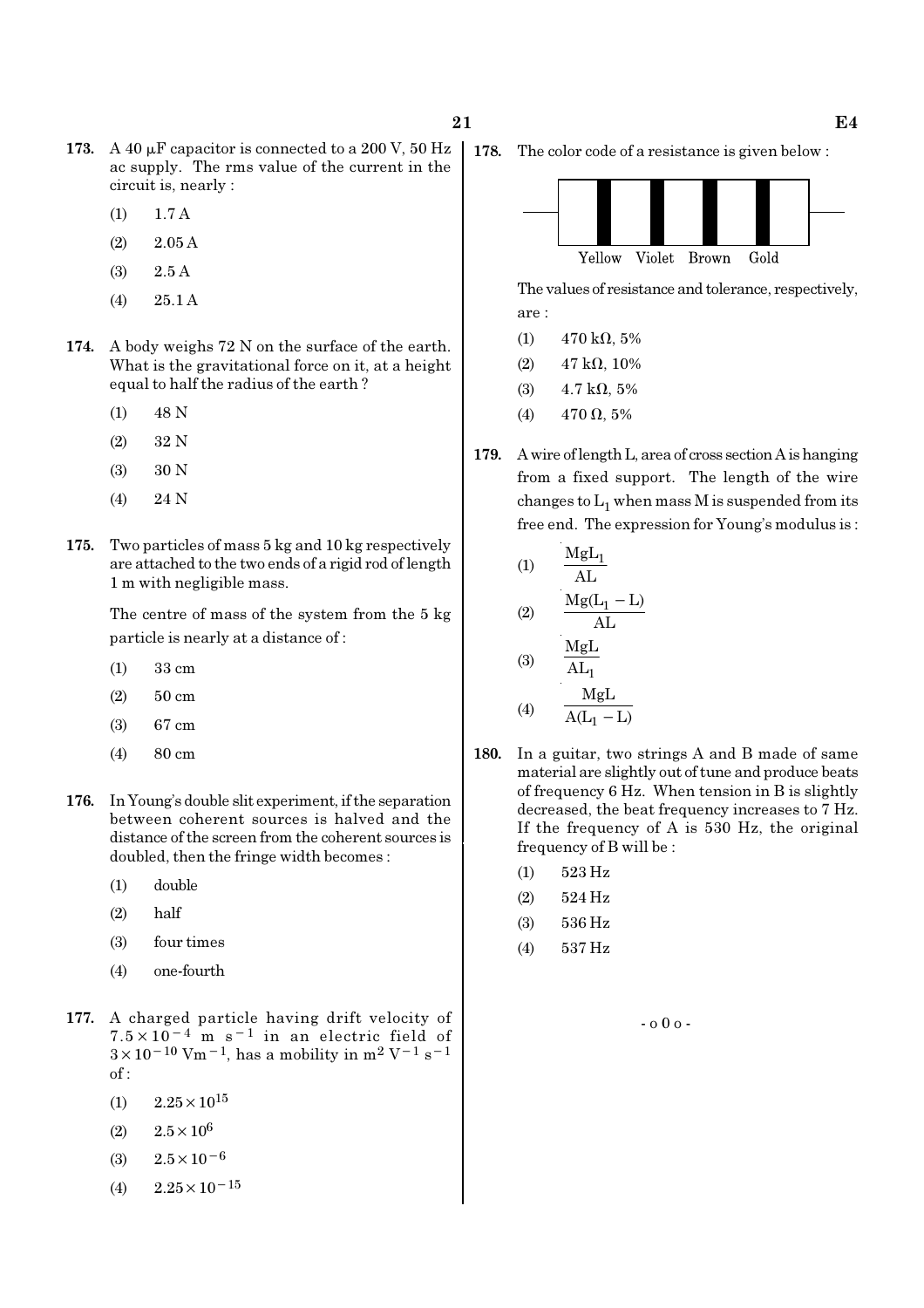# $E4$  and  $22$ Space For Rough Work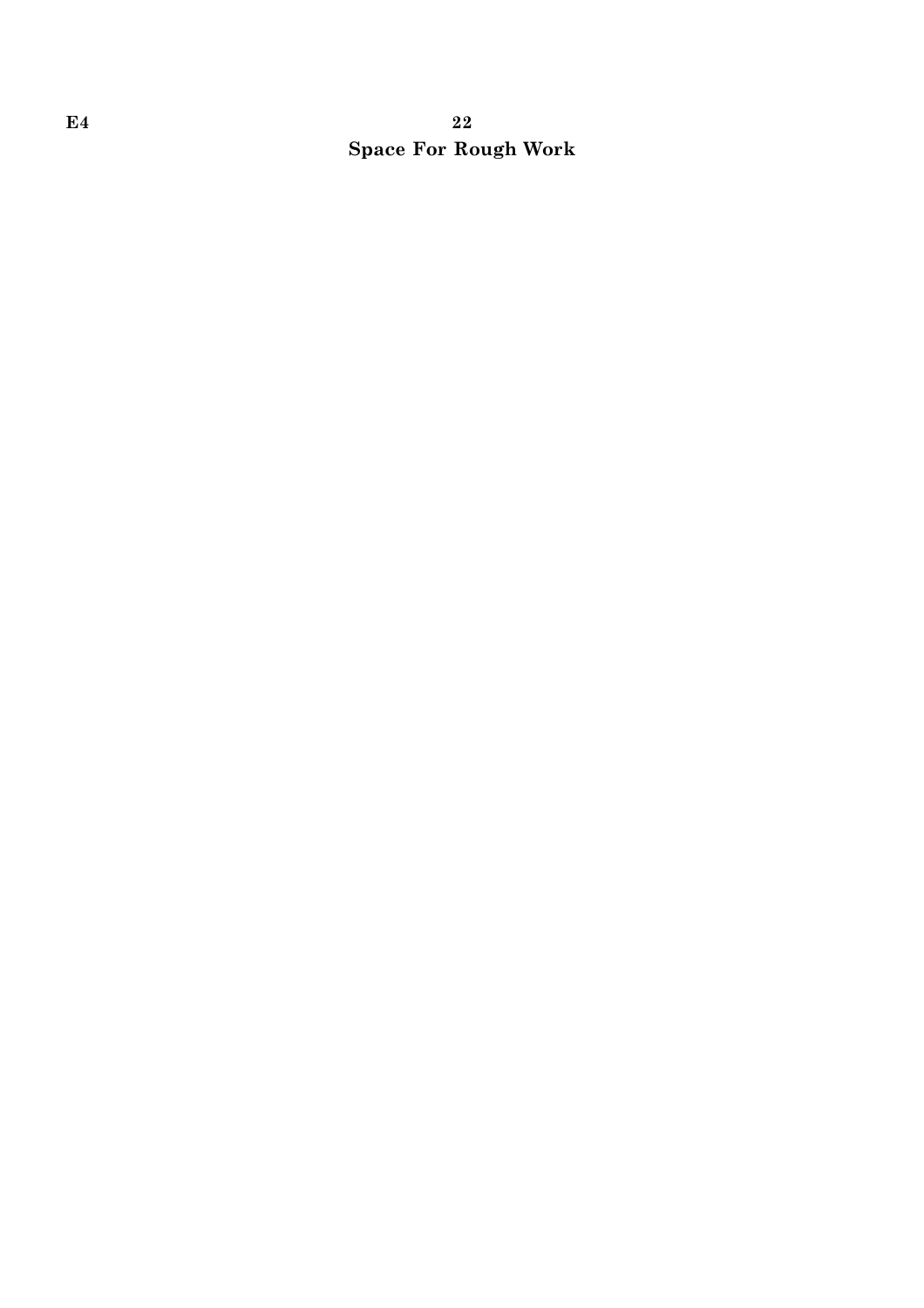# 23 E4 Space For Rough Work